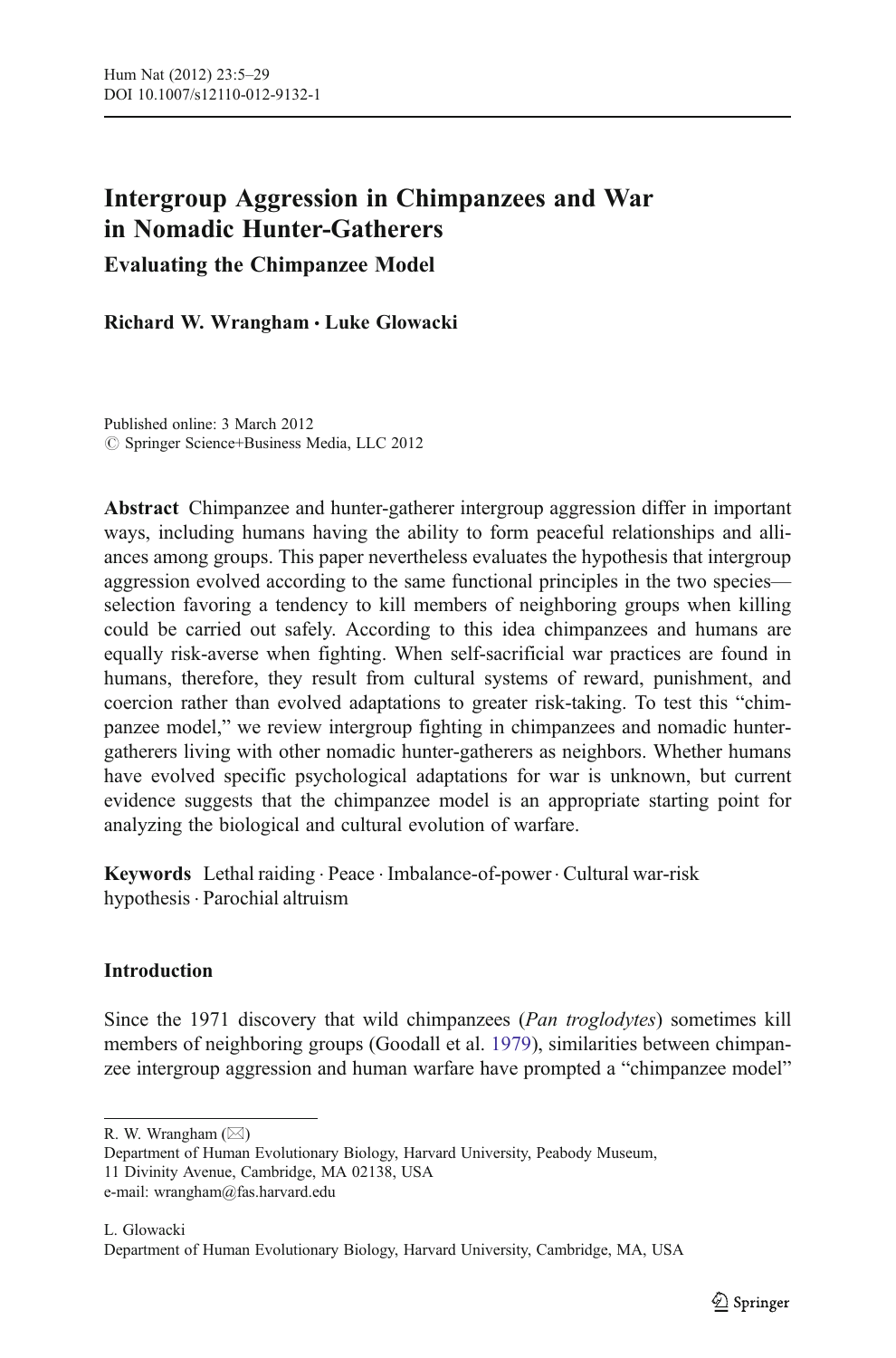of war proposing intergroup killing as strategic and adaptive (Goodall [1986](#page-21-0); Manson and Wrangham [1991;](#page-22-0) Roscoe [2007](#page-23-0); Trudeau et al. [1981;](#page-23-0) van der Dennen [2002;](#page-24-0) Wilson and Wrangham [2003](#page-24-0); Wrangham [1999](#page-24-0), [2006;](#page-24-0) Wrangham and Peterson [1996\)](#page-24-0). The model proposes that chimpanzee groups (also known as communities) compete with each other over land, food, and females (Williams et al. [2004\)](#page-24-0). Males benefit their groups by severely attacking members of neighboring groups, but they do so only in carefully selected contexts (local "imbalances of power") that impose little risk of harm on the aggressors. Success in killing shifts the long-term balance of power toward the aggressors by increasing their numerical superiority and hence their ability to win future contests over resources. It therefore tends to lead to a long-term rise in survival and reproductive success for members of the group. Selection has accordingly favored male tendencies to search for and take advantage of safe circumstances to cooperate in killing members of neighboring rival groups.

Given that nonlethal intergroup hostility is widespread (Crofoot and Wrangham [2009\)](#page-20-0), why does this pattern of killing occur only in particular species such as chimpanzees and humans? According to the imbalance-of-power hypothesis (Wrangham [1999](#page-24-0)), a combination of two features favors an evolved tendency of lethal intergroup killing. They are group territoriality and a fission-fusion grouping system with sufficient variance in power between groups that aggressors can easily kill victims without being harmed themselves. Group territoriality constrains access to resources and therefore favors success in dominating neighboring groups. A fission-fusion system allows individuals to attack only when they assess that a cheap victory is likely. Since hunter-gatherers are routinely territorial and also forage in subgroups of varying size, the chimpanzee model should be applicable to humans (Manson and Wrangham [1991;](#page-22-0) Wrangham and Peterson [1996\)](#page-24-0).

The chimpanzee model has been criticized for supposedly expecting patterns of warfare to be insensitive to cultural and environmental influences (e.g., "an unchanging universal for all human societies"; McCall and Shields [2008:](#page-22-0)8). In fact, however, it allows for the incorporation of environmental and cultural influences on behavior in the same way as other explanations of aggression (e.g., Anderson and Bushman [2002\)](#page-20-0). For example the perceived safety of the aggressors, which is a critical variable determining the probability of aggression, is determined by numerous influences, such as the nature of weapons, complexity of the habitat, and cultural norms concerning homicide. We expect a particularly strong influence to come from the degree of political control within societies, which can affect whether individuals fight voluntarily or under coercion. Political relationships among societies should have similarly strong effects: for example, power asymmetries intensifying the perceived dangers of intergroup aggression or alliances promoting peace.

The human societies in which war is expected to most closely resemble the chimpanzee pattern are those that, as in chimpanzees, are most acephalous (lacking in political control) and independent (not subordinate to or bound by obligations to other societies) and have the simplest weaponry. One example of such societies is urban gangs, whose intergroup behavior has important similarities to that of chimpanzees (Wrangham and Wilson [2004\)](#page-24-0). A second is that of nomadic hunter-gatherers neighboring other nomadic hunter-gatherer societies. In this paper we review accounts of warfare among nomadic hunter-gatherers to test whether they conform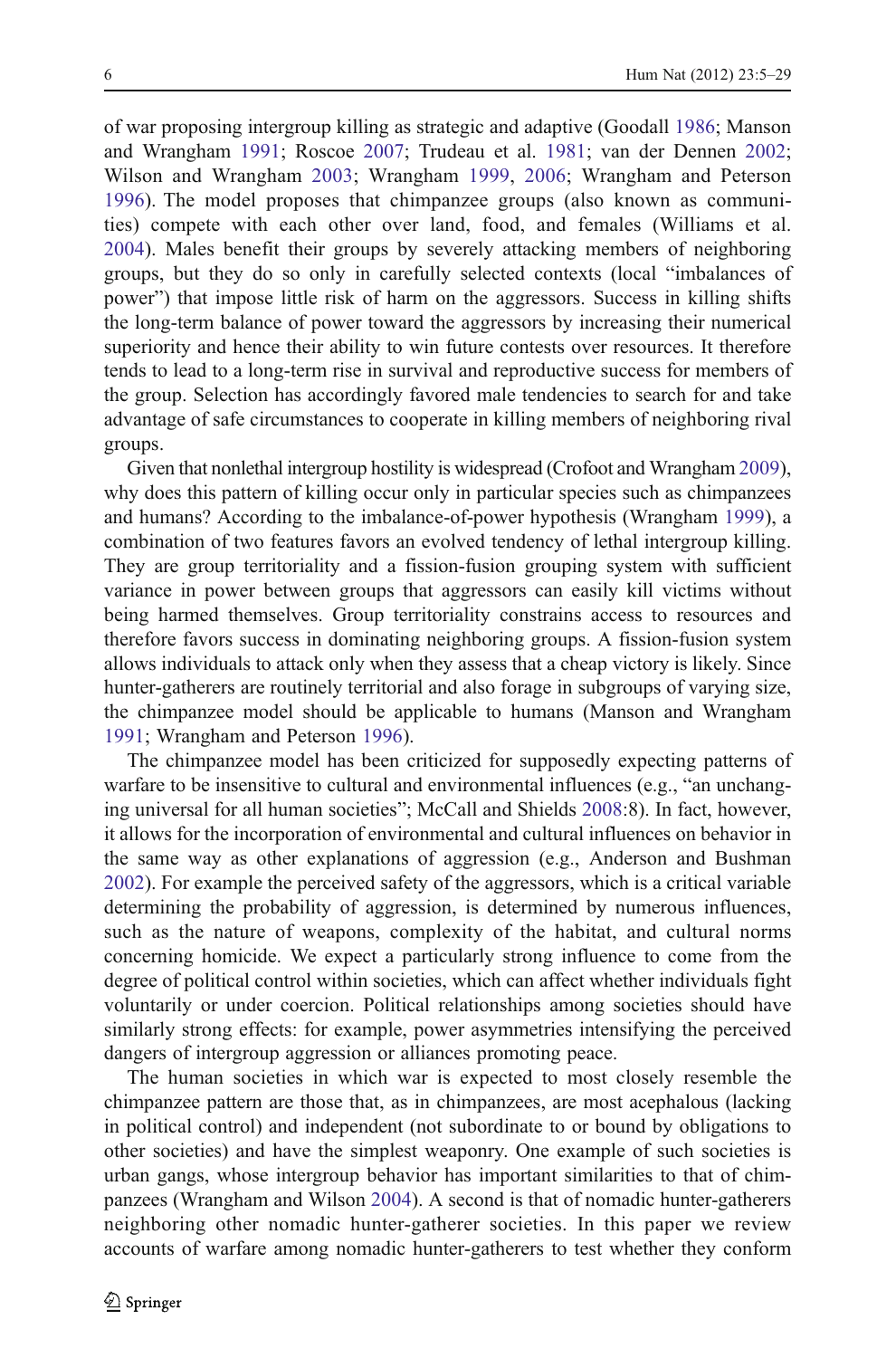to three expectations of the chimpanzee model: exhibiting continual hostility to other groups, attacking outgroup members only when safe, and benefiting from the attacks.

We present this idea with the aim of distinguishing among alternative concepts of the evolutionary basis of war. The chimpanzee model contrasts with two other broad kinds of hypotheses. First, humans may have been subject to selection for humanspecific psychological traits adapted to war. This type of proposal (a human-specific model) resembles the chimpanzee model in suggesting that humans participate in war because of psychological tendencies that have been selectively favored through the success of dominant groups. However it differs in predicting that the patterns of war in humans will be distinguished from intergroup aggression among chimpanzees partly by the presence of novel psychological traits not found in chimpanzees. One such trait is parochial altruism. According to the "parochial altruism" model, humans evolved to take self-sacrificing risks in warfare (Alexander [1990](#page-19-0); Bowles [2009;](#page-20-0) Choi and Bowles [2007;](#page-20-0) Darwin [1871\)](#page-20-0). This idea conforms to evidence of self-sacrificial behavior and is supported by some genetic modeling (Bowles [2009](#page-20-0)), though challenged by some data (Langergraber et al. [2011\)](#page-22-0). Other candidate psychological traits include tendencies for strong reciprocity (Gintis [2000\)](#page-21-0), or revenge-seeking (Boehm [2011\)](#page-20-0).

Second are "nonadaptive models," which argue that humans have no evolutionarily shaped predispositions for intergroup aggression, leaving patterns of war to be determined entirely culturally (Goldschmidt [1988;](#page-21-0) Keeley [1996](#page-22-0); Kimball [1974;](#page-22-0) Malinowski [1941](#page-22-0); Mead [1940](#page-22-0)). These ideas conform to the fact that societies are often peaceful, that warriors are often reluctant to kill, and that the act of killing can provoke psychological trauma in the killers (Collins [2008;](#page-20-0) Grossman [1995;](#page-21-0) Fry [2006,](#page-21-0) [2007;](#page-21-0) Roscoe [2007;](#page-23-0) Smith [2007](#page-23-0)).

An important implication of the chimpanzee model is that if both chimpanzees and humans evolved a tendency to kill members of other groups in safe contexts, the evolutionary psychology of both species should be the same with respect to risktaking in intergroup aggression. Therefore if humans take more self-sacrificial risks in intergroup aggression than chimpanzees do, the difference is cultural rather than biological. We call this inference the "cultural war-risk hypothesis." The cultural war-risk hypothesis conforms to well-established conclusions that cultural norms can promote individual military prowess (Alexander [1990;](#page-19-0) Fisher [1930](#page-21-0); Mead [1940;](#page-22-0) Soltis et al. [1995\)](#page-23-0), and also that cultural group selection can explain how such norms arise and are maintained (Soltis et al. [1995\)](#page-23-0). It complements those ideas by proposing that in societies where cultural institutions promoting military prowess are relatively few or weak, human warfare is expected to closely follow the chimpanzee model.

Because this paper focuses on adaptive significance it could in theory be based on data from any species that kills members of neighboring groups in a manner conforming to the imbalance-of-power hypothesis, such as wolves (*Canis lupus*) appear to do (Mech et al. [1998\)](#page-22-0). In practice, however, chimpanzees offer an especially valuable heuristic system not only because their pattern of killing has prompted an explanatory model but also because, like humans but unlike wolves, their groups contain many breeding males. Note that the focus on adaptation rather than phylogeny means that the question of whether the last common ancestor of humans and living apes behaved more like chimpanzees (Wrangham and Pilbeam [2001](#page-24-0)) or bonobos (Pan paniscus: de Waal [1998\)](#page-20-0) is irrelevant to this paper. Bonobos resemble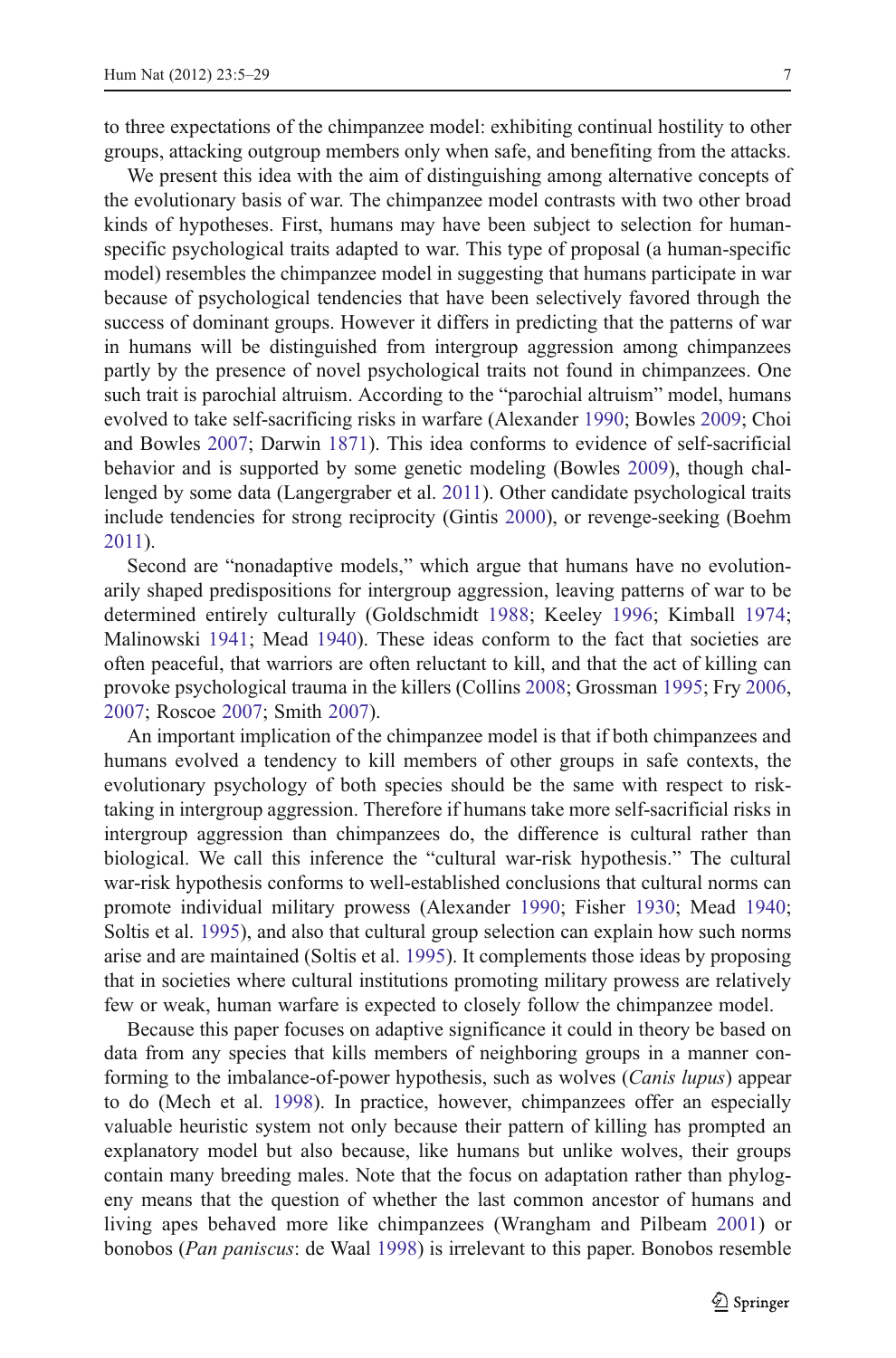chimpanzees in having aggressive territorial interactions between groups (Kano [1992\)](#page-22-0), but because they show no evidence of lethal intergroup aggression they do not provide a behavioral model for understanding intergroup killing.

In sum, our aim is to compare chimpanzee intergroup aggression and huntergatherer warfare so as to evaluate the merits of the chimpanzee model compared with human-specific and nonadaptive models. In light of claims that chimpanzee intergroup killings are too rare to justify functional analysis (Sussman [1998](#page-23-0); Sussman and Marshack [2010\)](#page-23-0), we begin by reviewing recent data from wild chimpanzees.

### **Definitions**

Following Bowles [\(2009](#page-20-0)) we use "war" to mean relationships in which coalitions of members of a group seek to inflict bodily harm on one or more members of another group; "groups" are independent political units. This definition is broader than many because it includes all kinds of fighting, whether in a surprise attack (raid or ambush), chance meeting, or planned battle. We distinguish "simple" from "complex" war (cf. Kelly [2005;](#page-22-0) Otterbein [2004;](#page-23-0) van der Dennen [2007\)](#page-24-0). Simple (or "primitive") warfare is a style found in small-scale hunter-gatherer and farmer societies whose communities are not integrated with each other by any political officials. It is dominated by raiding and feuding, is often motivated by revenge, and has few lethal battles, where battles are escalated conflicts between prepared opponents. Complex warfare, by contrast, also sometimes called "real warfare," "true warfare," or "warfare above the military horizon" (Turney-High [1949](#page-23-0)), occurs in larger societies containing political hierarchies. It includes lethal battles fought by soldiers under orders from leaders, and its goals are typically conquest and/or subjugation. It has no known analogues in chimpanzees or other nonhumans.

We use "society" to refer to a group of people sharing the same cultural systems and language or dialect. Within societies of nomadic hunter-gatherers (typically numbering a few hundred or thousand) are smaller residential groups (often 25–40 individuals) we call bands. "Nomadic" means that instead of living in permanent villages, bands occupy temporary camps, albeit normally within a fixed territory.

#### Chimpanzee Intergroup Violence

To assess the status of the chimpanzee model we first review recent data from the five longest-term research sites of chimpanzees where study groups have neighbors (Budongo and Kibale, Uganda; Gombe and Mahale, Tanzania; and Taï, Ivory Coast). This section summarizes work by Boesch et al. [\(2008](#page-20-0)), Mitani et al. ([2010\)](#page-22-0), Sherrow and Amsler [\(2007](#page-23-0)), Watts et al. [\(2006\)](#page-24-0), Williams et al. ([2004](#page-24-0)), Wilson and Wrangham [\(2003](#page-24-0)), Wilson et al. [\(2004](#page-24-0)), Wrangham et al. ([2006\)](#page-24-0), and Wrangham ([2010\)](#page-24-0). We organize the material according to six important issues for the chimpanzee model: (1) How predictable is intergroup hostility? (2) Under what conditions do lethal attacks occur? (3) What is the death rate from intergroup aggression? (4) How dangerous is aggression for the aggressors? (5) Do communities of successful killers tend to benefit? (6) Are aggressors influenced by rewards or punishments?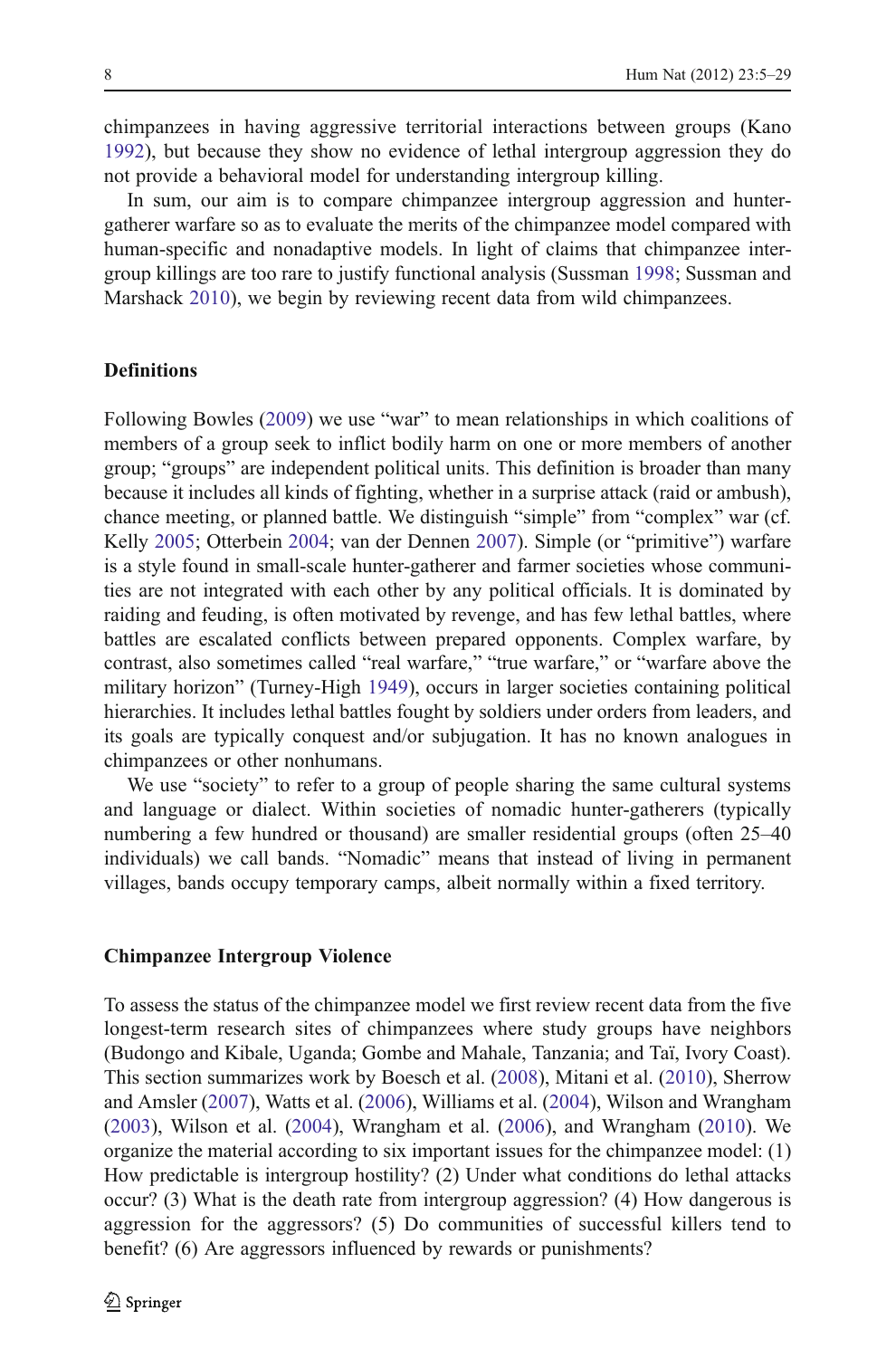- 1. Peaceful intergroup association involving calm or affiliative interactions are theoretically possible in chimpanzees since they have been seen in a closely related primate (bonobos; Idani [1991\)](#page-22-0). However they have not yet been reported for chimpanzees. Nevertheless most interactions between chimpanzee communities involve no physical contact between opposing individuals (Goodall [1986\)](#page-21-0). Instead, a party (subgroup) from one community hears (or, less often, sees) another party, leading to mutual calls or to one immediately avoiding the other. On rare occasions two parties come into mutual view at close quarters (e.g., 15 m away), either by accident or because one approached the other quietly. When both parties contain several adult males those on each side are likely to give loud calls and may display with aggressive postures and fast charges in a series of rushes toward the opposition and equally rapid retreats to safety. Two or more males typically charge at the same time and in close proximity. Such "battles" can be prolonged (at least 45 min, based on personal observation) and are emotionally tense, to judge from near-continuous screaming, barking, and hooting. But even then individuals contact each other only occasionally, such as when a male comes close enough to slap a rival during a charge, or when a small coalition from one group succeeds in temporarily isolating an individual from the other group. The interaction ends with one or both parties moving away. Sometimes both retreat toward the center of their own territories. At other times one party may advance at the other's expense ("win"): larger parties are thought to win more often, but there are no published data on this point. Thus in most intergroup interactions it appears that power is sufficiently balanced that individuals avoid the risk of attempting physical contact with opponents.
- 2. Lethal attacks have been reported only where there is a strong asymmetry of power between subgroups, typically when several males encounter either a lone male from the neighboring community or a lone mother with her dependent offspring. Occasionally an individual has been left isolated by the flight of companions. Lethal encounters are rare because lone adults tend to avoid the border zone between two communities. However, since avoidance of the border zone probably leads to its food resources being underexploited, individuals in a community territory that has a temporary food shortage may be willing to risk the chance of encountering neighbors. Asymmetric encounters can also occur when a large party penetrates deep into the range of its neighbor, appearing to look for opportunities to attack vulnerable opponents.

In a potential challenge to the model's predicted importance of power asymmetry, Boesch et al. [\(2008](#page-20-0)) suggested that chimpanzees might attack others even when they do not have a large imbalance of power in their favor. However, they reported no specific observations in support of this idea.

3. The rate of death from intergroup attacks varies widely, but the overall pattern supports the chimpanzee model by showing that there is a significant risk of being attacked, especially for males. In a survey of nine study communities in the five longest-studied populations of chimpanzees with more than one community, Wrangham et al. ([2006](#page-24-0)) reported that the median risk of violent death for chimpanzees from intercommunity killing was 69–287 per 100,000 per year. Victims were principally adult males  $(42.4\%)$  and infants  $(51.5\%)$   $(n=33$  deaths, excluding suspected cases). Data in Wrangham et al.'s [\(2006](#page-24-0)) review came from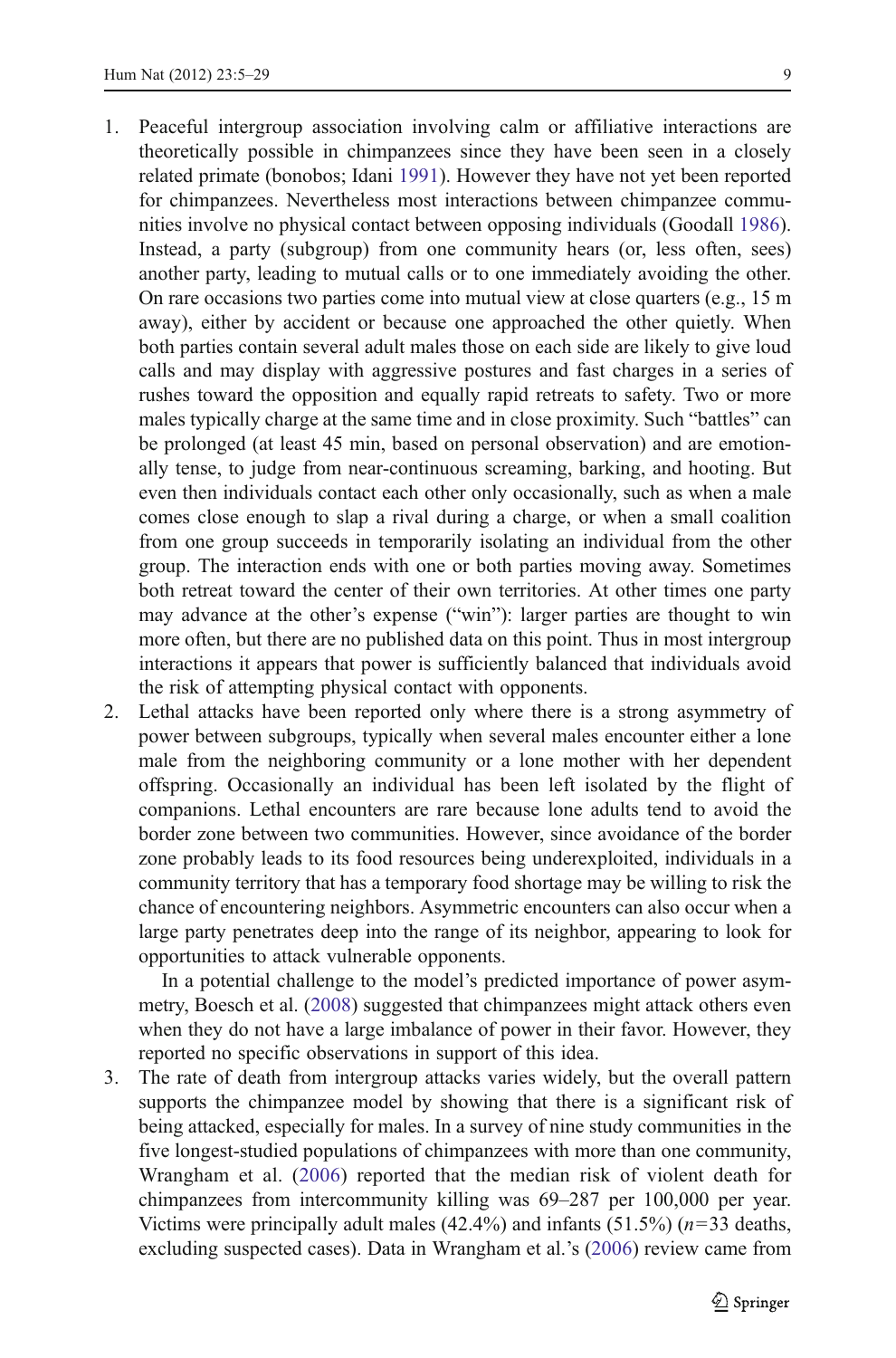up to 2004. At that time coalitionary killing had not been seen in intercommunity contexts in Budongo or Taï. In Budongo intercommunity interactions (and even the location of intercommunity boundaries) remain poorly understood, but seven infant corpses have been found in contexts suggestive of intergroup killing (Reynolds [2005\)](#page-23-0). In Taï two cases of coalitionary killing have now been recorded (Boesch et al. [2008](#page-20-0)). Evidence of coalitionary killing has also come from a 6-month study of unhabituated chimpanzees in Gabon (Boesch et al. [2007](#page-20-0)), from Kalinzu Forest in Uganda (Hashimoto and Furuichi [2005](#page-21-0)), and in the Republic of the Congo, where Goossens et al. [\(2005](#page-21-0)) described the results of 8 years of monitoring of 37 wild-born captive chimpanzees released into the Conkouati-Douli National Park. Goossens et al. [\(2005](#page-21-0):461) reported that "encounters with wild chimpanzees were a major cause of mortality in released males, and 40– 50% of released males would have died without veterinary intervention." They concluded: "males should not be released where wild chimpanzees occur, as they are likely to be attacked and killed." Such data lead to two general conclusions, summarized by Boesch et al. [\(2007](#page-20-0):1033): "1) wild chimpanzees may be very aggressive even in the absence of human observers, which can lead to conspecific killings, in contradiction to the suggestion of Clark [\(2002](#page-20-0)) and Power ([1991\)](#page-23-0); and 2) wild chimpanzees resort to intercommunity killing through most of their natural range, from groups in rather open habitat to ones in the dense forest, as well as groups that are artificially provisioned, ones under regular human observation, and ones not habituated to human presence."

- 4. Killers have not been seen to be badly injured: their worst wounds have been scratches (Watts et al. [2006](#page-24-0)). By contrast, killers impose severe wounds often covering much of the exposed surfaces of the bodies of victims, including broken bones, castration, and torn thorax, despite intense resistance by healthy victims fighting for their own lives or the lives of their infants (e.g., Muller [2002](#page-23-0)). The difference is explained by aggressors confining their attacks to occasions when they have a large imbalance of power in their favor, a result of superior numbers. Some aggressors then immobilize the victim while others beat, twist, or bite (Goodall [1986](#page-21-0)).
- 5. Aggressors tend to come from powerful communities whose members have gained increased reproductive success via improved access to either food resources (land) or breeding females (Williams et al. [2004\)](#page-24-0). Thus the observed deaths of males (and one female) that were responsible for the demise of the Kahama community in Gombe resulted from attacks by males of the larger, dominant Kasekela community (Goodall et al. [1979](#page-21-0)). Males in the Kasekela community in Gombe have also killed individuals in the weaker Mitumba community and have made increasing use of the border area (Mjungu et al. [2010](#page-22-0)). In Kibale, the Ngogo community has killed members of a neighboring community and expanded into the neighbor's range (Mitani et al. [2010](#page-22-0)). In Mahale a larger community dominated access to fruit groves contested with a smaller community (Nishida et al. [1985\)](#page-23-0).
- 6. Finally, there is no indication that the decisions of individuals to participate in these attacks, or the intensity with which they do so, are influenced by social rewards or punishments. In theory the willingness of a female to copulate, or the probability of the alpha male offering coalitional support, could be increased for a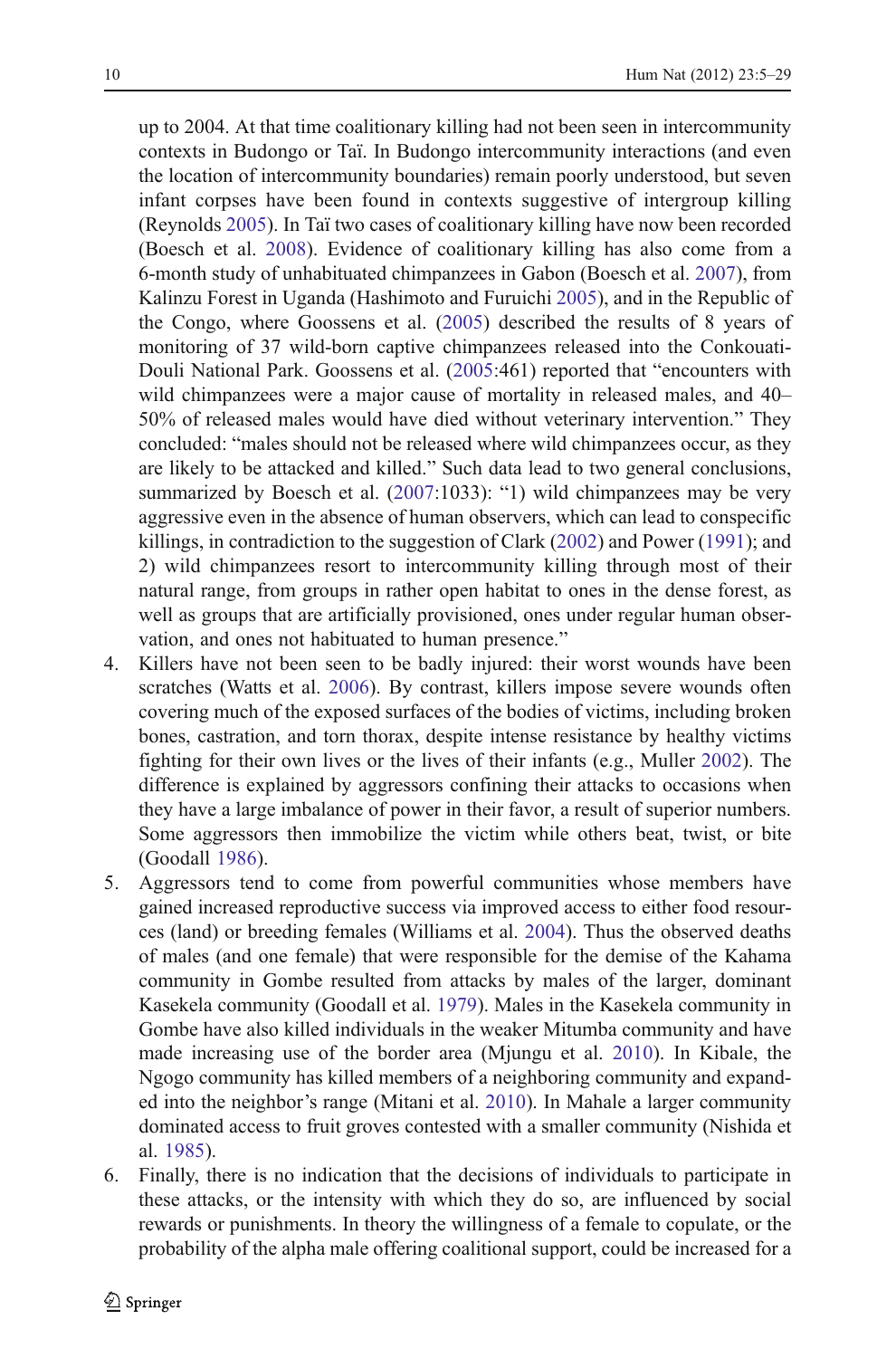male who joins an attack or shows unusual ferocity, or a male who absents himself from a border-zone patrol might later be harassed by a coalition of highranking males. In practice no evidence has been reported to suggest that nonparticipants are punished or that participants receive social rewards. We conclude that individual decisions to participate in intergroup attacks are made without regard to the possible consequences for within-community social relationships.

### Simple Warfare (Below the Military Horizon)

Here we review the same questions about simple warfare as considered above for chimpanzees. Simple warfare has been reported in both nomadic hunter-gatherers and small-scale farmers that lack institutional leadership (Boehm [1999](#page-20-0); van der Dennen [2007\)](#page-24-0). Our focus is on nomadic hunter-gatherers.

1. How often are intergroup interactions hostile? Surveys of the percentage of huntergatherers practicing warfare are confusing. All suffer from having to include studies of variable quality and duration. Some find a high frequency of war (78–92%: 88% practicing war,  $n=56$ , Hobhouse et al. [1915](#page-21-0); 92% with war,  $n=216$ , Wright [1942;](#page-24-0) 78% with war,  $n=9$ , Otterbein [2004;](#page-23-0) 90% with war more often than "rarely or never,"  $n=31$ , Ember [1978](#page-21-0)). Others find a low frequency of war. Leavitt [\(1977](#page-22-0)) found war absent or rare in 73% of hunting and gathering societies  $(n=22)$  (cited by van der Dennen [2007\)](#page-24-0), while Fry ([2007:](#page-21-0)143) reported "the fact that simple nomadic hunter-gatherers typically are nonwarring." Similarly contrasting conclusions have been drawn since such studies began in the nineteenth century (van der Dennen [2002](#page-24-0)). Three problems appear particularly responsible.

First is the fact that different authors mean different things by war. For instance Fry ([2006\)](#page-21-0) characterized the Andamanese as warless because they did not fight on a large scale. When war is used to mean to include group killings of members of neighboring groups, more hunter-gatherers are found to have war.

Second is the composition of the sampled populations. Surveys of war in hunter-gatherer societies often include groups that are neighbored by farmers and/or pastoralists but not by other societies of hunter-gatherers, such as the Mbuti, Semang, !Kung San, or Paliyan (Fry [2006](#page-21-0), [2007\)](#page-21-0). These cases remind us that warfare is not inevitable, but they do not answer the relevant evolutionary question, which is how nomadic hunter-gatherers would interact with neighbors living at a comparable level of subsistence (Headland and Reid [1989;](#page-21-0) Maschner and Reedy-Maschner [1998\)](#page-22-0). Therefore we focus on nomadic hunter-gatherers bordered by at least one other nomadic hunter-gatherer society and exclude those who were settled (e.g., Asmat), equestrian (e.g., Comanche), or living in intimate relations with farmers (e.g., Mbuti).

Third, internal and external warfare are often not distinguished. Internal war is war with neighboring polities within the same society (Ember and Ember [1971\)](#page-21-0). External war is war against other societies, where societies are groups with different dialects or languages and different cultural practices, occupying an identifiable area or territory (Otterbein [1994\)](#page-23-0). The Andaman Islanders illustrate a particularly sharp version of the distinction. In the nineteenth century the eleven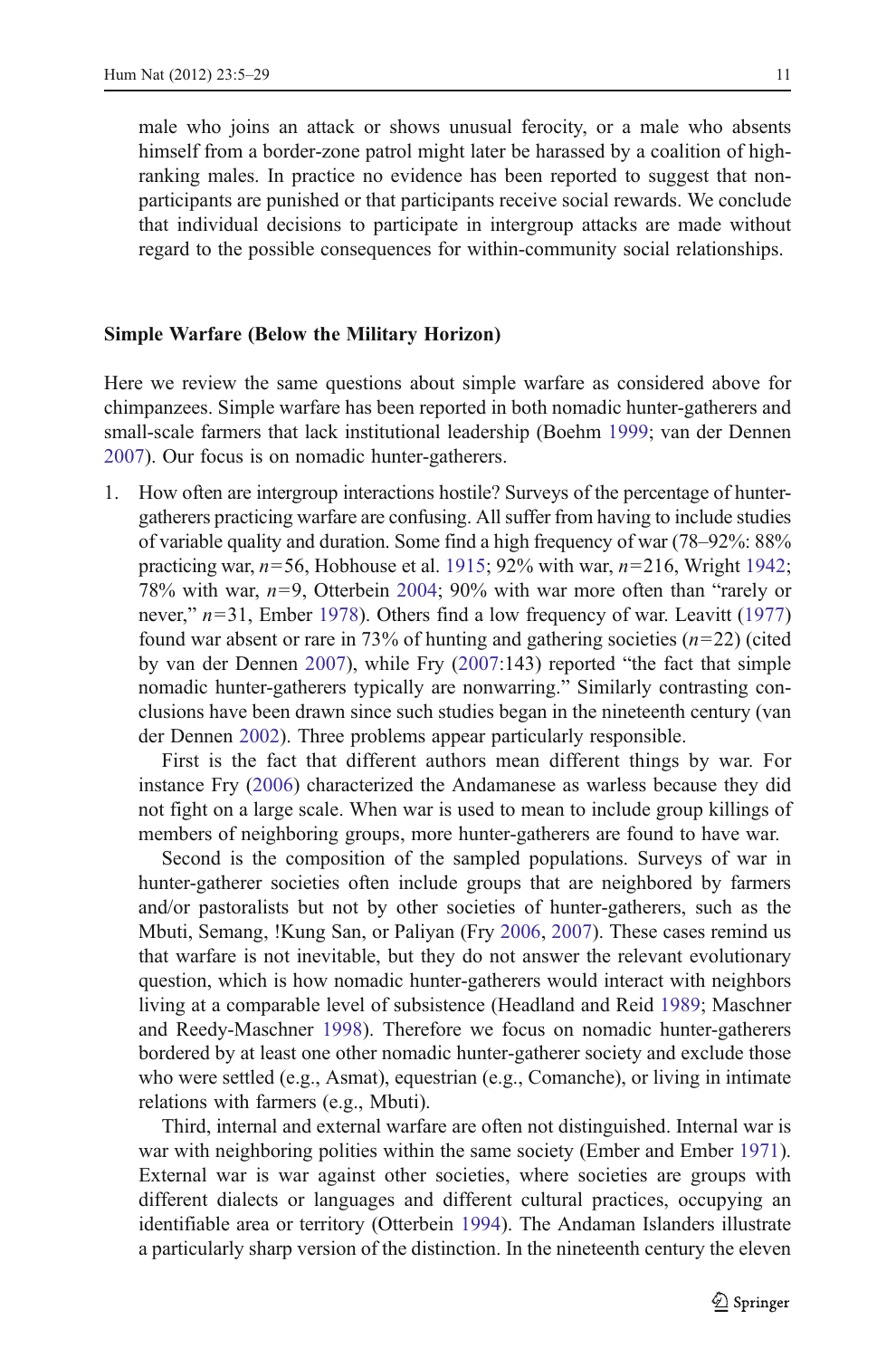Andamanese societies on Great Andaman Island were all nomadic hunter-gatherers: they had no farming neighbors (Kelly [2000\)](#page-22-0). Radcliffe-Brown [\(1922](#page-23-0):18) estimated their population in 1858, prior to epidemics of smallpox and measles, at ~4,950. Mean society size was therefore 450 individuals, and each society contained residential bands averaging 40–50 individuals (Radcliffe-Brown [1922:](#page-23-0)28). Relationships among neighboring bands within a society were often peaceful and cooperative, including joint hunting, feasting, dancing, exchange of gifts, adoption of children, and intermarriage, which everywhere promotes alliance (Chapais [2008;](#page-20-0) Kelly [2000\)](#page-22-0). However, from time to time relations between bands deteriorated into temporary war ("internal war"). Internal wars occurred primarily as a result of competition over resources and revenge for homicide (Kelly [2000:](#page-22-0)102). They were carried out mainly by surprise raids in which the aim was to kill one or two men and then retreat (Radcliffe-Brown [1922:](#page-23-0)85). Peace was restored through explicit peacemaking mechanisms led by women.

External war, by contrast, occurred between societies. According to Kelly's extensive study of the Andamanese, based on records dating to 1863, "external war is unremitting and constitutes a condition of existence that defines the boundaries of the niches exploited by two populations . . . peace was unattainable in external war" (Kelly [2000:](#page-22-0)118–119).

The distinction between internal and external war is a widespread feature among nomadic hunter-gatherers and other acephalous societies (Ember [1978;](#page-21-0) Otterbein [1994](#page-23-0)). Internal war was possibly not universal. Kelly ([2000\)](#page-22-0) cites the example of the Slave as a case in which there was no record of internal war, and Ember [\(1974](#page-21-0)) found that when hunter-gatherers were defined as having less than 20% of food from agricultural sources, two of ten societies had external war only (Kaska and Crow). To the extent that internal war "originates as an alternation of war and peace, that is, as a war/peace system" (Kelly [2000](#page-22-0):118), it differs from the persistently hostile character of intergroup aggression among chimpanzees. By contrast external war as described for the hunter-gatherer societies of the Andaman Islands is analogous to chimpanzee intergroup aggression in being a permanent threat (Rodseth and Wrangham [2004\)](#page-23-0).

How representative are the Andaman Islanders? Here we review six other culture areas where nomadic hunter-gatherer societies lived as neighbors: Tasmania, Australia, Tierra del Fuego, western Alaska, Canada, and New Guinea (Table [1](#page-8-0)). New Guinea is a marginal case, because although war is well-known there among horticulturalists (e.g., Dani: Heider [1997](#page-21-0)) and settled huntergatherers (Asmat: Zegwaard [1959](#page-24-0)) the ethnographic record of nomadic huntergatherers is very sparse. Roscoe [\(2002](#page-23-0):156) concluded that "Contradicting the common stereotype that war is attenuated or absent among [semi- to fully nomadic] hunter-gatherers[,] fighting was endemic" in New Guinea, but he did not specify whether this applied to external war, internal war, or both. Other cases that could possibly provide information about nomadic hunter-gatherers living with other hunter-gatherers as neighbors include South America (e.g., northern vs. southern Ache; Hill and Hurtado [1996\)](#page-21-0), the American Southwest and California (e.g., Yuki; Chase-Dunn and Mann [1998\)](#page-20-0), and southern Africa (Bushmen; Cashdan [1983](#page-20-0)). However these culture-areas do not clearly fulfill our criteria because of such factors as isolation from other hunter-gatherers (Ache), largely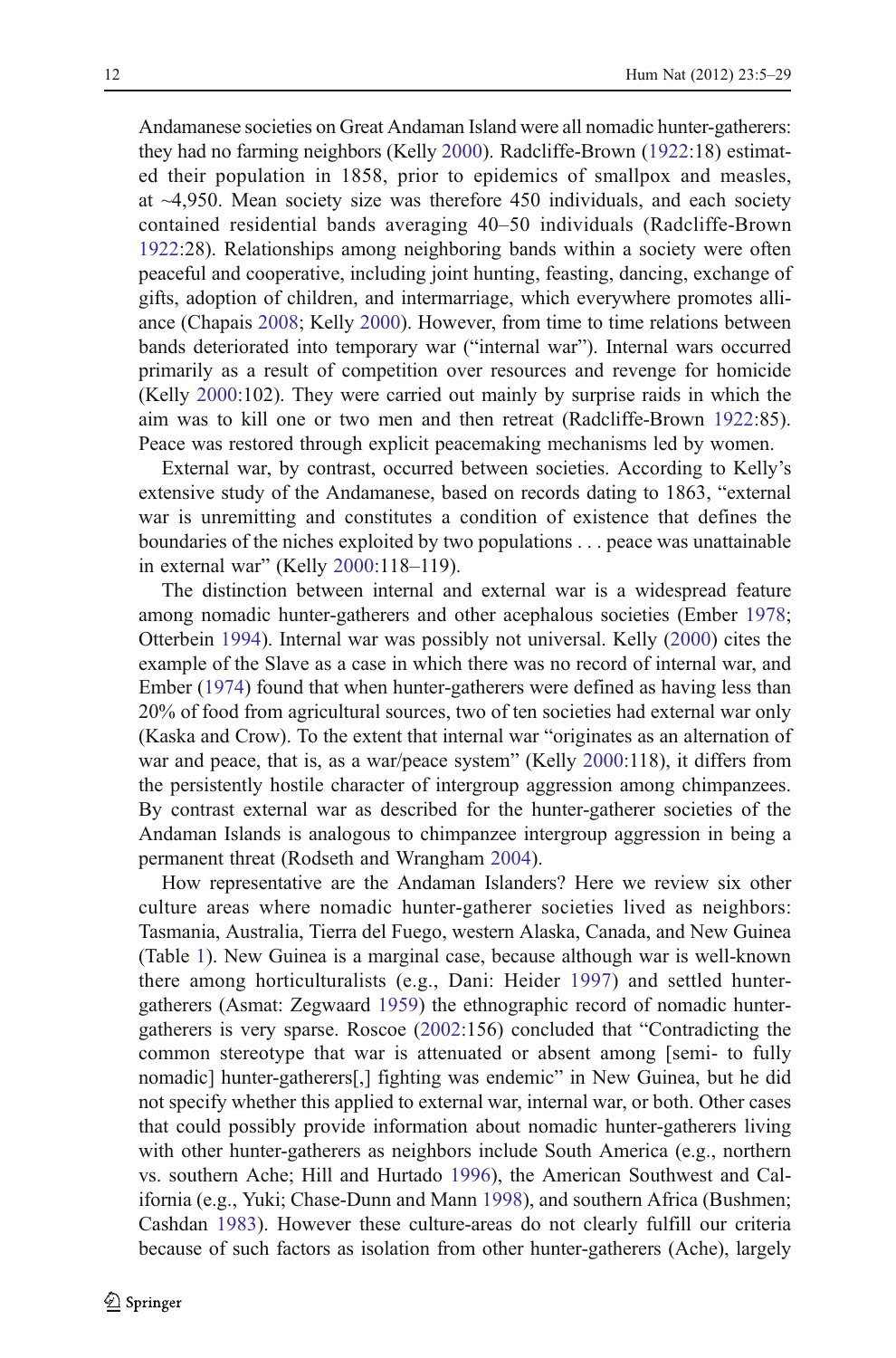|                           | Shoot on sight, or<br>trespass as cause of<br>war                              | Ambushes and/or<br>raids                                    | Overt fear of<br>strangers                                  | Underused border<br>zones or territory                               |
|---------------------------|--------------------------------------------------------------------------------|-------------------------------------------------------------|-------------------------------------------------------------|----------------------------------------------------------------------|
| Andaman<br><b>Islands</b> | [a] Kelly 2000:97                                                              | [b] Kelly 2000:139                                          | $[c]$ Kelly $2000:100$                                      | [d] Kelly 2005:15296                                                 |
| Australia                 | $[e]$ Flood 2006:115; $[f]$<br>Lourandos 1997:65;<br>[g] Tindale<br>1974:78-79 | [h] Warner 1931:457;<br>[i] Basedow<br>1929:184             | [i] Tindale $1974:33$ ,<br>34, 43, 49                       | [k] Tindale 1974:59                                                  |
| Canada/<br>Great<br>Lakes | [1] Graburn $1969:92$ ; [m]<br>Hickerson 1988:88                               | [n] Bishop and<br>Lytwyn 2007:40;<br>[o] Graburn<br>1969:76 | [p] Bishop and<br>Lytwyn 2007:50;<br>[q] Graburn<br>1969:92 | [r] Bishop and Lytwyn<br>$2007:33$ ; [s]<br>Hickerson 1988:66,<br>88 |
| Tasmania                  | [t] Jones $1974:328$ ; [u]<br>Jones 1984:41; [v]<br>Roth 1890:83               | [w] Tindale 1974:327;<br>[x] Roth $1890:93$                 | No mention found                                            | No mention<br>found                                                  |
| Tierra del<br>Fuego       | [y] Lothrop $1928:87$ ,<br>$165$ (Ona, not<br>Yahgan)                          | [ $z$ ] Lothrop $1928:88$                                   | [aa] Lothrop $1928:92$                                      | No mention found                                                     |
| Western<br>Alaska         | [bb] Burch 2007:16                                                             | [cc] Burch 2007:19–20                                       | [dd] Burch $2007:19$                                        | No mention found                                                     |

<span id="page-8-0"></span>Table 1 Evidence for external war in nomadic hunter-gatherers bordered by another society of nomadic hunter-gatherers

Together with New Guinea, these six areas represent all known culture-areas where at least two societies of nomadic hunter-gatherers that did not have contact with pastoralists, farmers, or state societies had a common border, excluding groups that relied on horses or agricultural foods. Nomadic hunter-gatherers in New Guinea have been little studied (see text). Tasmania and Tierra del Fuego are also poorly known

#### Andaman Islands

<sup>a</sup> "the Bea and Jarawa fight whenever they encounter one another and have no other form of interaction"; "Bea guides made it clear to the colonial parties initially exploring the interior that passage upstream beyond a certain point would provoke certain attack"

<sup>b</sup> "The majority of incidents of armed conflict are spontaneous conflicts over resources, but adaptation to the prospect of this has led to a policy of attacking whenever a Jarawa hunting party has the advantage of surprise"

<sup>c</sup> "the other eleven incidents are all readily interpretable as spontaneous attacks prompted by infringement of the Jarawa territorial domain rather than revenge"

<sup>d</sup> "the maintenance of hostile intergroup relations is maladaptive under conditions commensurate with those found in the Andaman Islands . . . hostile relations shrink the utilizable area to the equivalent of 12 square miles, with a peripheral zone about one-third of a mile wide subject to border avoidance"

#### Australia

e "These drove people into the territory of traditional enemies, who tended to kill strangers on sight"

f "intergroup meetings . . . were most often held close to territorial boundaries so as to avoid trespass and therefore further conflict"

 $g<sup>g</sup>$  They said they would be killed if caught by themselves trespassing." . . "whenever a lone man was seen he was killed"

h Warner details surprise raids and night attacks, including 35 deaths

<sup>i</sup> "the aggressors know that the most radical method to extinguish the enemy is to take them unawares, and to slaughter them before they can retaliate. For this purpose, it is best to either steal on them in the earliest hours of morning . . . or to lie in ambush at a place . . . where the enemy is sure to call"

<sup>j</sup> "they attacked Strangers . . . not people with whom they had prior contacts. Their victims were people they regarded as alien." "They [people from another area] were much dreaded and each tribal group in that area tended to attribute death in sleep to the secret attack by such an evil Wailo being." "Tribes . . . register directions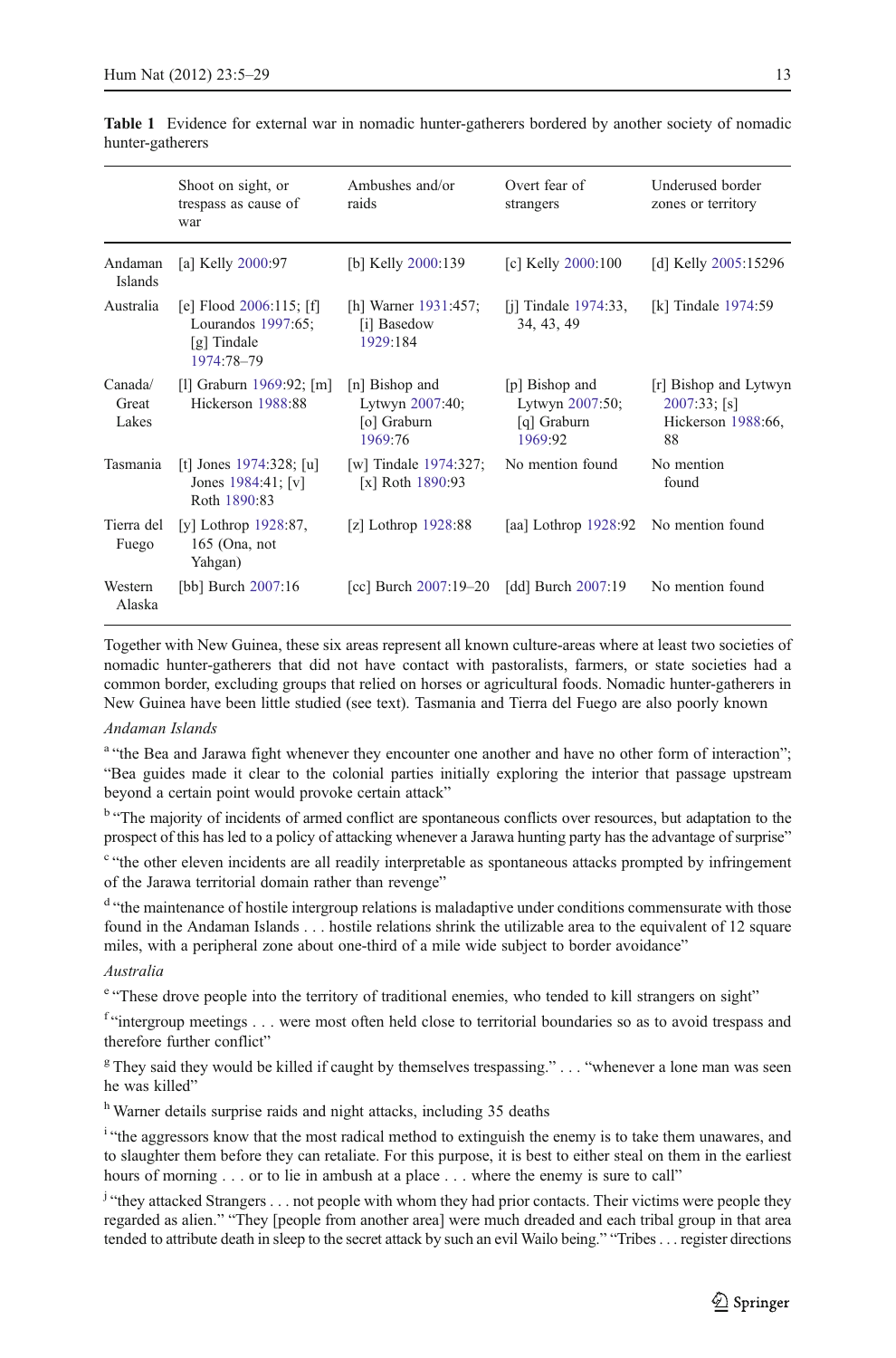of former arrivals of strangers, and thus the sources from which aggressive pressure may have been coming during the relatively immediate past"; "They use two different terms meaning south. . . . The latter term is widely used with a variety of meanings linked with the idea of strangers and aggressive visitors"

<sup>k</sup> "A Kariara man considered Kulikuli 'too near the boundary' and therefore it was not much used by the Kariara. . . . Both tribes . . . preferred to camp further away from their neighbors"; "Men are believed to have used Kulikul in former days when out hunting but it was too near the tribal boundary for safe living"

Canada and the Great Lakes (Some conflict involving Chippewa also occurred in what is now the U.S.)

<sup>1, q</sup> "the natural reaction of anyone when he first sees a strange being is to flee or to kill it"

 $m$  "if a hunting party of Sioux should venture upon this land, the report of a Chippewa's being within its borders would frighten them off"

<sup>n</sup> "Their attacks are all by stratagem, surprise, and ambush"

<sup>o</sup> "the Eskimos and Indians of the area had as little to do with each other as possible before the white man arrived, except when an opportunity presented for one group to surprise and kill the other"

p "The primary motives for Cree raids in the eighteenth century derived from the fear and mistrust between two people"

r "To the northwest, the region between the Nelson and Churchill rivers was an uninhabited 'no-man's land' between the warring Cree and Inuit. To the southeast, the Nottaway River region was also avoided for fear of the Iroquois who raided into that area"

s "Warfare . . . had rendered a large region west of Lake Superior unsafe for entry by anyone." "Their dividing line may be considered 200 miles wide, for this tract of country lies untraversed by them"

#### Tasmania

<sup>t "</sup>the usual causes for hostility were . . . trespass." "Trespass was usually a challenge to or punished by war"

 $u$  "The pattern of peaceful relations between bands  $\dots$  tended to be within such a tribal agglomeration and that of hostile ones or war outside it." "Movements of bands outside this territory . . . were carefully sanctioned . . . trespass being usually a challenge to war"

 $v$  Roth ([1890\)](#page-23-0) summarizes the cause of wars as being trespass by one tribe onto the lands of another tribe. Much of this was caused by the encroachment of whites

w "the combats usually took the form of ambushes or personal fights"

<sup>x</sup> "the perfection of their war was ambush and surprise"

## Tierra del Fuego

<sup>y "</sup>Organized warfare, during which any member of one group would kill at sight any member of another group, as among the Ona, was unknown to the Yahgan." Also, "each group had definitely located hunting right[s] and to trespass on another's territory was a cause for war"

<sup>z</sup> "the first intimation of attack was the swish of hostile arrows and the first move was to run for shelter until the strength and nature of the attack could be determined"

aa "If a stranger appeared at an Ona encampment unaccompanied by a member of it, he was likely to be deemed a poacher and promptly arrowed"

#### Western Alaska

bb Although members of one group could at times use land belonging to another group, "trespass was considered a hostile act and, if discovered, was met with force"

<sup>cc</sup> "The objective of surprise attacks and battles was to kill as many of the enemy as possible." "Surprise" attacks were of two basic types: ambushes and night-time raids. Both were reported from all parts of western Alaska"

dd "Mistrust of foreigners, seem[s] to have been broadly applicable in western Alaska"

settled patterns (California), and long-term contact with powerful pastoralists (southern Africa).

External war has been described in each of the areas we reviewed based on evidence of intergroup killing, explicit fear of strangers, and/or avoidance of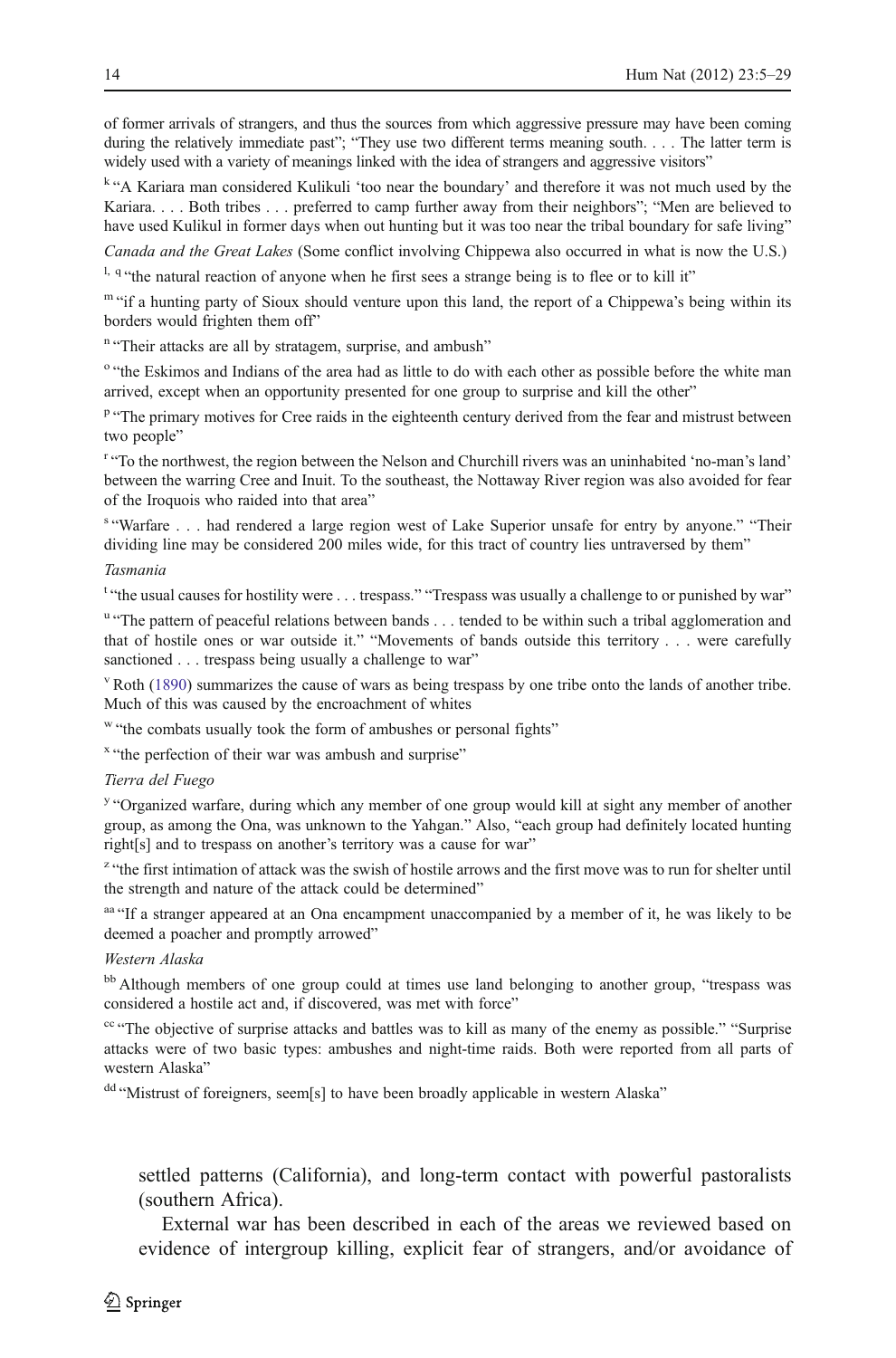border zones (Table [1\)](#page-8-0). In some cases peaceful interactions were also found between neighboring societies. Thus in western Alaska there was considerable intermarrying between Eskimo and Athapascan speakers (Burch [2007](#page-20-0)), and in parts of Australia groups of societies could form sociopolitical alliances (Berndt and Berndt [1988;](#page-20-0) Lourandos [1997](#page-22-0); Tindale [1974](#page-23-0)). During periods of economic hardship these were associated with sharing of food resources, and during good times, with communal feasting, ceremonies, and ritual exchanges.

Such examples show that the constant hostility of relationships among Andaman societies does not represent all recent hunter-gatherers. Even so, in every case intersocietal relationships were ordinarily tense, partly because unregulated trespass invited aggression. For example in Australia, in the words of Berndt and Berndt ([1988:](#page-20-0)143), "there can be no question, no dispute, concerning Aboriginal ownership of land. . . . Members of such a unit were spiritually, emotionally and genealogically linked with that territory through consanguineal ties of kinship. They were the owners of that land." Dixon [\(1976](#page-20-0):214) noted that in northeast Queensland people could travel in alien territory but they needed a message-stick to do so: "without it they would be regarded as criminals and be liable to be killed." Tindale ([1974:](#page-23-0)20) concluded that similar patterns originally applied to the whole of Australia, though they disappeared quickly after colonialization: "The new situations arising from the presence of white men, representatives of the law, and the ready transportation of Aborigines to places never before seen, have diluted the strong sense of trespass which, in their untrammelled state, kept them from venturing into the territories of others save as armed raiders with malicious intent."

In sum, whereas internal war was highly variable in frequency and clearly oscillated with relaxed peace, the relatively few cases of hunter-gatherers living with different societies of hunter-gatherers as neighbors show that the threat of violence was never far away. However, although the relationship was often one of war and could be permanently so, it was also often one in which members of neighboring societies were able to collaborate.

2. As in chimpanzees, killings tended to occur in interactions when there was a strong asymmetry of power between subgroups, as opposed to during escalated conflicts between facing lines. The Andaman Islanders again offer a crisp example. "The most elementary form of warfare," according to Kelly ([2000:](#page-22-0)4), "is a raid (or type of raid) in which a small group of men endeavour to enter enemy territory undetected in order to ambush and kill an unsuspecting isolated individual, and to then withdraw rapidly without suffering any casualties." Because societies could number several hundred or a few thousand people, planned raids involving multiple bands could be large. For example Kelly [\(2005](#page-22-0)) records raids by more than 200 warriors. Kelly's characterization of the Andamanese raid as a surprise attack summarizes the conclusions of numerous reviews of simple warfare among hunter-gatherers (Gat [2006](#page-21-0); Otterbein [2004;](#page-23-0) Turney-High [1949;](#page-23-0) van der Dennen [1995\)](#page-24-0). Everywhere the most frequent aim and expectation was to kill in a surprise attack.

Although simple warfare is defined as being dominated by raids and feuding, another important form of intersocietal violence was a spontaneous attack on outsiders encountered by chance. In the Andaman Islands men would be armed at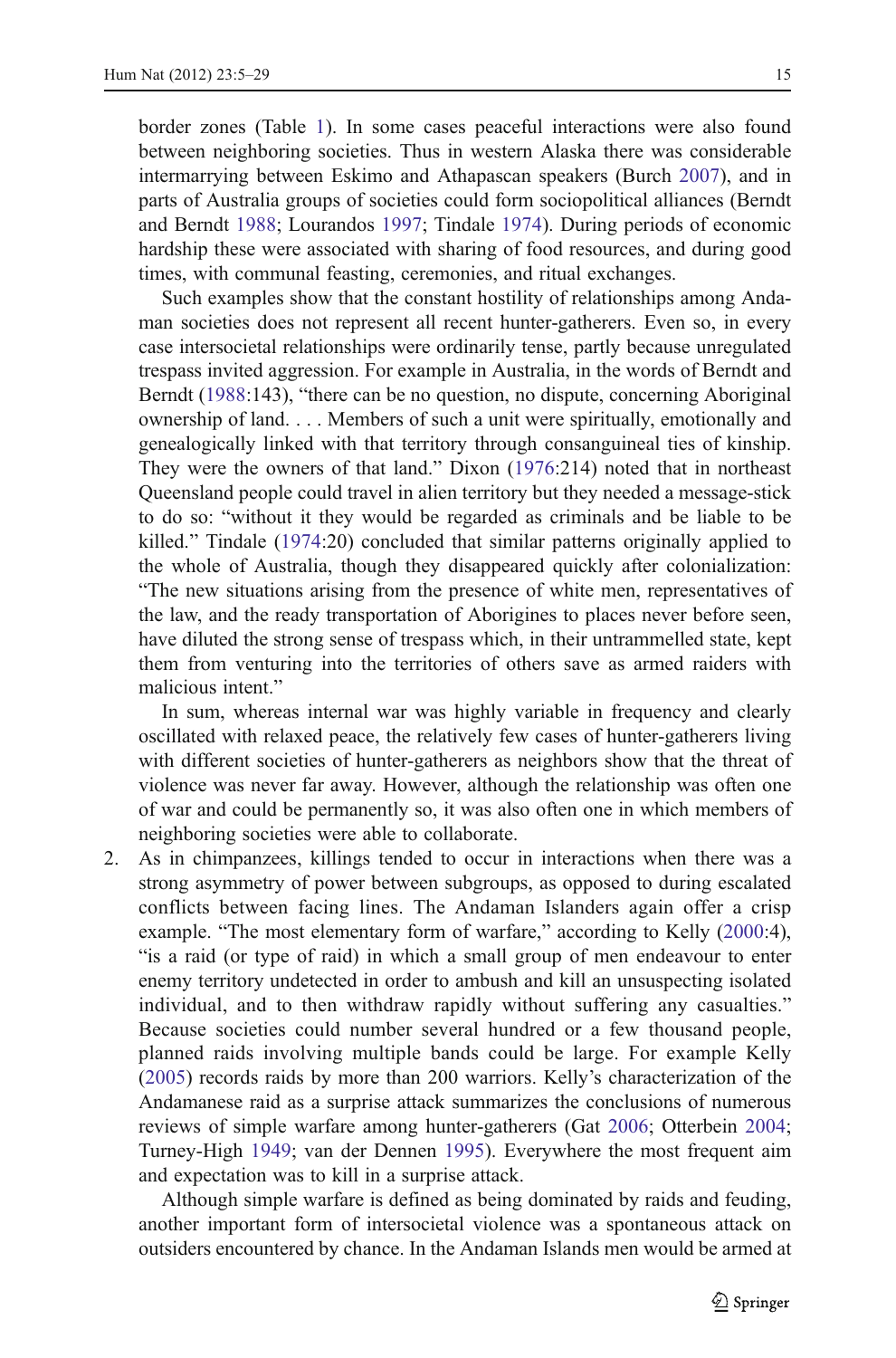all times. When small parties from neighboring societies met by accident the typical reaction was for those in the larger party to shoot on sight (Kelly [2000\)](#page-22-0). Similar accounts can be found in many nomadic hunter-gatherer societies from the Inuit to Australia (Burch [2005;](#page-20-0) Riches [1987](#page-23-0); Tindale [1974](#page-23-0)). The Tiwi huntergatherers of northern Australia illustrate the attitude to members of other societies: "Outsiders who landed on the islands were massacred or vigorously resisted. . . . they were not Tiwi and hence not real people, or at least not human enough to share the islands with the chosen people who owned them. . . . To such visitors from outside, the Tiwi were consistently and implacably hostile" (Hart and Pilling [1965](#page-21-0):9–10). Among the Aché of Paraguay, strangers were shot on sight (Hill and Hurtado [1996](#page-21-0)). Even among hunter-gatherers whose economy was entwined with farmers the same could be true, such as the Agta of the Philippines: "All strangers are highly suspect and may be killed" (Griffin [1984:](#page-21-0)106).

In nomadic hunter-gatherer societies battles have also been described. In western Alaska they occurred both in defense against raiders (on the lucky occasions when a raid was detected ahead of time) and as planned confrontations to decide a conflict. According to Burch ([2007\)](#page-20-0) the outcome was very sensitive to numbers. Groups that perceived themselves to be small tried to leave. If a melee eventually occurred, the victorious side would kill all except one or two who would be sent home to advise their group not to attack again (Burch [2005,](#page-20-0) [2007\)](#page-20-0).

- 3. Compilations of rates of killing in hunter-gatherer war have not distinguished external from internal war, nor peoples bordered by farmers from areas in which hunter-gatherer groups shared a border. Very little can therefore be said of the rates of war death in hunter-gatherer culture-areas. A survey with those problems found a median death rate (from 12 hunter-gatherer groups) of 164 per 100,000 per year, which was similar to the rate of intercommunity killing in chimpanzees (69–287 per 100,000 per year: Wrangham et al. [2006\)](#page-24-0).
- 4. How dangerous was simple war for aggressors? Among nomadic hunter-gatherers the preferred tactics were hit-and-run ambushes and surprise attacks (Turney-High [1949;](#page-23-0) van der Dennen [1995](#page-24-0)). These are expected to give aggressors a large advantage in simple warfare. An extreme example is reported from the Waorani, an acephalous Ecuadorian horticultural society. A tally of 551 Waorani individuals over five generations revealed the highest death rate from violence recorded in any human population, accounting for 54% of all male and 39% of all female deaths (Larrick et al. [1979](#page-22-0)). Yet the complete raiding histories of 95 warriors, as well as the recollections of raids by 121 Waorani elders, produced no reports of a member of an attacking party being killed or badly injured in a raid (Beckerman et al. [2009](#page-20-0)). Chagnon ([2009\)](#page-20-0) likewise estimated for Yanomamö that "5% or fewer are killed or injured while raiding others and that most of these casualties would be wounds rather than fatalities." Table [2](#page-12-0) gives other examples in which aggressors were said to have suffered few or no casualties.

Nevertheless raiding carried two types of risk. First, defenders could fight back while under attack. During 13 attacks in external war among Andaman Islanders in which victims suffered six deaths and five wounded, return fire led to two aggressors being wounded by arrows (Kelly [2000:](#page-22-0)100). Second, if raiders were detected they could themselves be ambushed, sometimes with disastrous results (Table [2\)](#page-12-0). For example in western Alaska, among 58 intersociety fights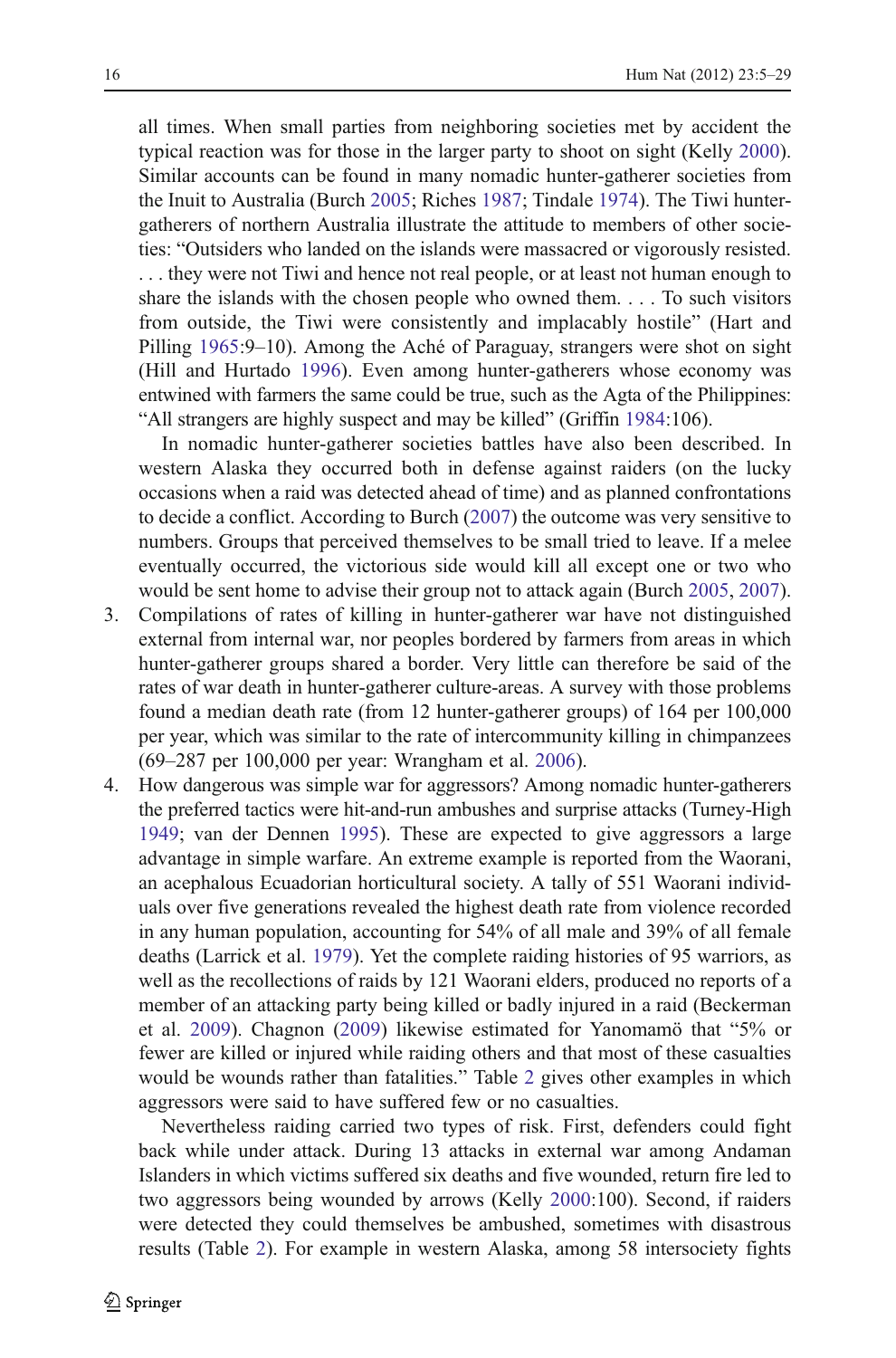| Location                 | Deaths of<br>attackers      | Deaths of<br>defenders | <b>Notes</b>                                          | Citation                                                                                                                                       |
|--------------------------|-----------------------------|------------------------|-------------------------------------------------------|------------------------------------------------------------------------------------------------------------------------------------------------|
| Alaska                   | $\theta$                    | Many                   | Waited until men<br>left the camp<br>before attacking | Burch 2007:22. Similar<br>asymmetric massacres<br>by attackers occurred in<br>31 of 58 conflicts (53%)<br>reported by Burch<br>(2005: App. 1). |
| Alaska                   | Most of<br>raiding<br>party | $\theta$               | Raiding party was<br>seen and<br>ambushed             | Burch 2007:20-21. See<br>above.                                                                                                                |
| Grand Valley, New Guinea | $\mathbf{0}$                | 2                      | Surprise attack                                       | Heider 1997:99                                                                                                                                 |
| Grand Valley, New Guinea | $\theta$                    | 1                      | Ambush                                                | Heider 1997.98                                                                                                                                 |
| Grand Valley, New Guinea | $\theta$                    | 1                      | Surprise attack                                       | Heider 1997:98                                                                                                                                 |
| Grand Valley, New Guinea | $\theta$                    | 1                      | Surprise attack                                       | Heider 1997:99                                                                                                                                 |
| Grand Valley, New Guinea | 1                           | $\theta$               | Raiding party was<br>seen and<br>ambushed             | Heider 1997:99                                                                                                                                 |
| New Georgia              | 1                           | $\Omega$               | Attacked village<br>fought back                       | Zelenietz 1979:96                                                                                                                              |
| New Guinea               | $\Omega$                    | 1                      | Ambush                                                | Koch 1974:191                                                                                                                                  |
| Solomon Islands          | $\Omega$                    | 6                      | Surprise attack                                       | White 1979:131                                                                                                                                 |
| Wisconsin (Dakota)       | $\theta$                    | $\overline{c}$         | Ambush                                                | Hickerson 1988:84                                                                                                                              |

<span id="page-12-0"></span>Table 2 Examples of the relative numbers of attackers and defenders killed as a result of raids

These examples from both hunter-gatherer and horticultural societies show that death rates from interactions in simple warfare tend to be highly asymmetric. Although attackers tend to win, they face a significant risk of being killed when they are ambushed or confronted by a powerful defensive force

reported by Burch ([2005:](#page-20-0) App. 1), attackers won in 40 (69%) but lost in 16 (28%), with the defeated side mostly being massacred (Table 2). Such numbers may be biased given the possibility of victorious survivors selectively forgetting their losses, or successful defenses creating especially acute memories. Even so, the risks for human aggressors in simple warfare appear higher than for chimpanzees.

5. Fifth, the question of whether groups that are most often responsible for attacks tend to benefit does not appear to have been systematically reviewed. Certainly decisions about whether to go on a raid and whether to press an attack depend on warriors thinking it safe to do so, but even a militarily weak group can sometimes mount raids safely. The Jarawa and Bea were neighboring Andamanese societies in the nineteenth century, with the Bea having larger numbers (at least at first). However the Jarawa took over parts of Bea territory during a time when they repeatedly attacked and raided the Bea (Kelly [2000](#page-22-0)). The danger of such raids is the risk of a revenge attack. Burch [\(2007](#page-20-0)) records an Inuit group being repeatedly raided by neighboring Athapascans. In response the Inuit themselves raided. They gradually killed off and drove away their Athapascan neighbors, after which they occupied the emptied area. Bishop and Lytwyn ([2007\)](#page-20-0) reported a Cree group attacking Dene-speakers in the Hudson Bay area until the Dene left,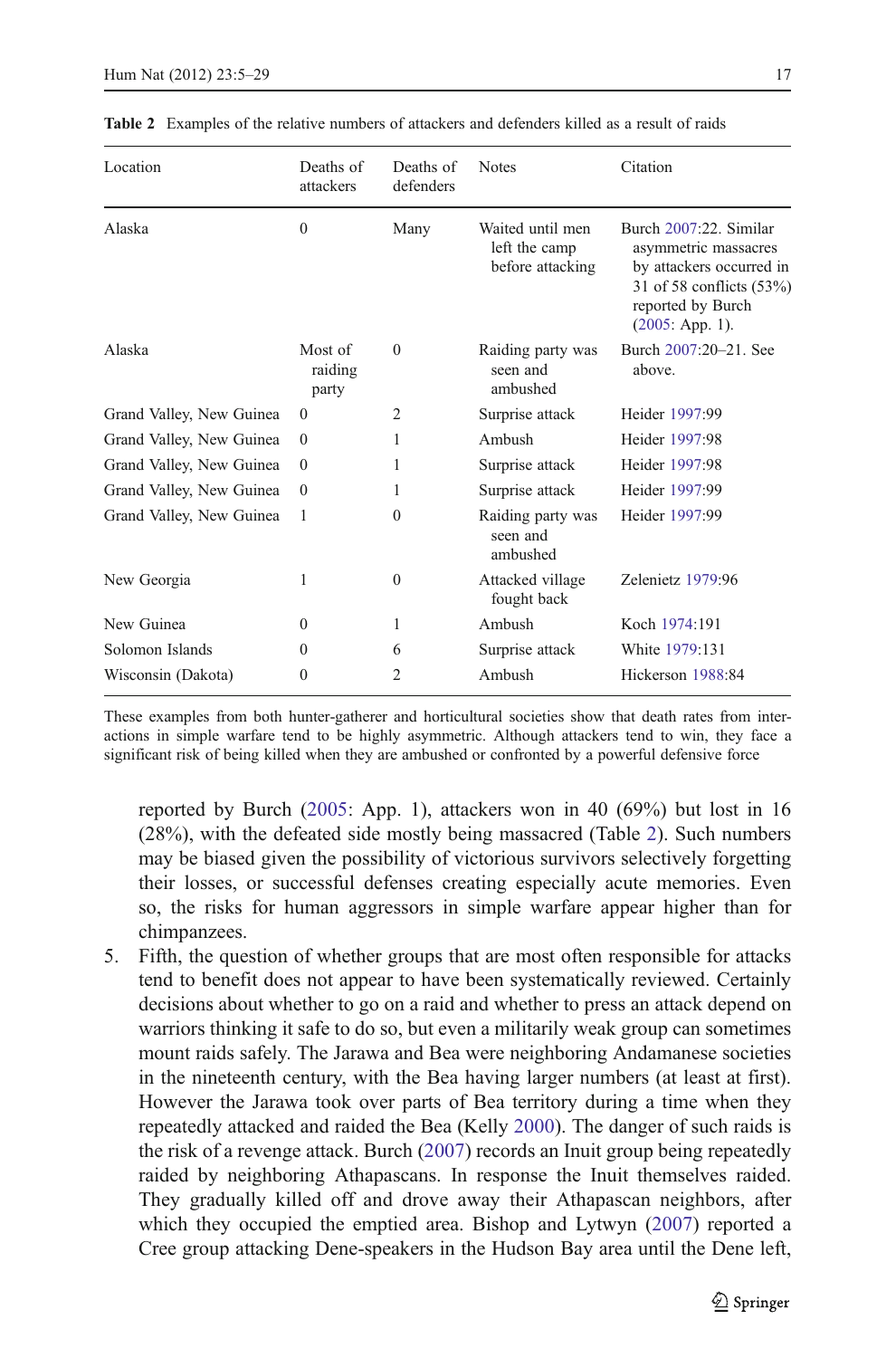whereupon the Cree occupied the vacated lands. Such reports suggest the intuitively sensible conclusion that groups sometimes expand their domain as a result of successful raiding. Raiding could lead to territorial expansion even among hunter-gatherers who were not nomadic. The Wintu of California were village-living hunter-gatherers who would establish new settlements in areas used seasonally by the neighboring Hokan. If the Hokan objected, Wintu raids settled the matter (Chase-Dunn and Mann [1998](#page-20-0)).

Emic accounts of non-state war rarely report territorial expansion as a rationale for attacks; vengeance or retaliation are the typically stated purposes (Goldschmidt [1988\)](#page-21-0). A similar generalization might apply to hunter-gatherers. For example, motives recorded for raiding among Canadian hunter-gatherers were primarily revenge, fear, and mistrust. Personal prestige and the possibility of capturing a wife were additional goals (Bishop and Lytwyn [2007\)](#page-20-0). Still, in 11 of 13 attacks by Andamanese Jarawa on Bea, violence was apparently prompted "by infringement of the territorial domain rather than revenge" (Kelly [2000:](#page-22-0)100). Whether or not territorial gain was an explicit goal, it was clearly a possible consequence of successful aggression. The same conclusion applies to non-state societies in general: Ember and Ember ([1992\)](#page-21-0) found that victors drove the defeated from their land at least some of the time—in 77% of cases in which warfare occurred at least every two years  $(n=30)$ .

6. Sixth, how far did explicit societal rewards and punishments influence huntergatherer men's decisions to participate in war? Certainly men in nomadic huntergatherer groups could not be directed to fight, but motivations to join raids would not always have been entirely personal. Goldschmidt ([1988\)](#page-21-0) reviewed cultural influences on men's participation in raids and warfare in 27 non-state societies, including three nomadic hunter-gatherer groups (Andamanese, Aranda and Chiricahua Apache) and at least four acephalous societies (Jivaro, Klamath, Mae Enga and Mundurucu). He concluded that rewarding, punishing, indoctrinating, and honoring men in relation to their warrior traits were characteristic of these societies. Elements of training included teaching of specific war skills, apprenticeship, games and contests, pain endurance tests, other endurance tests, and the use of legends and stories. It could begin early. Among the Jivaro, boys from the age of 6 onwards were instructed daily on the necessity of being warriors. Goldschmidt ([1988\)](#page-21-0) stressed that warriors did not always want to go on raids, citing cases where they lost their nerve while traveling toward an attack and therefore turned back (e.g., for Yanomamö: Chagnon [1992\)](#page-20-0). Those fearful of combat were subject to ridicule. Goldschmidt [\(1988](#page-21-0):53) concluded: "Most societies consciously inculcate military virtues in some ways, and I am confident that if our data were more complete, they would all do so in many ways. Where ethnographers have investigated the matter directly, we find elaborate schooling for the warriors." Goldschmidt ([1988\)](#page-21-0) found no evidence of material rewards for Andamanese warriors, and only slight or rare rewards for Aranda. Material benefits, however, are not expected to be significant in nomadic hunter-gatherers compared with the social benefits, such as elevated status with its political and sexual implications.

In sum, while the pattern of warfare in culture-areas of nomadic huntergatherers is not fully understood, there was a strong tendency for hostility toward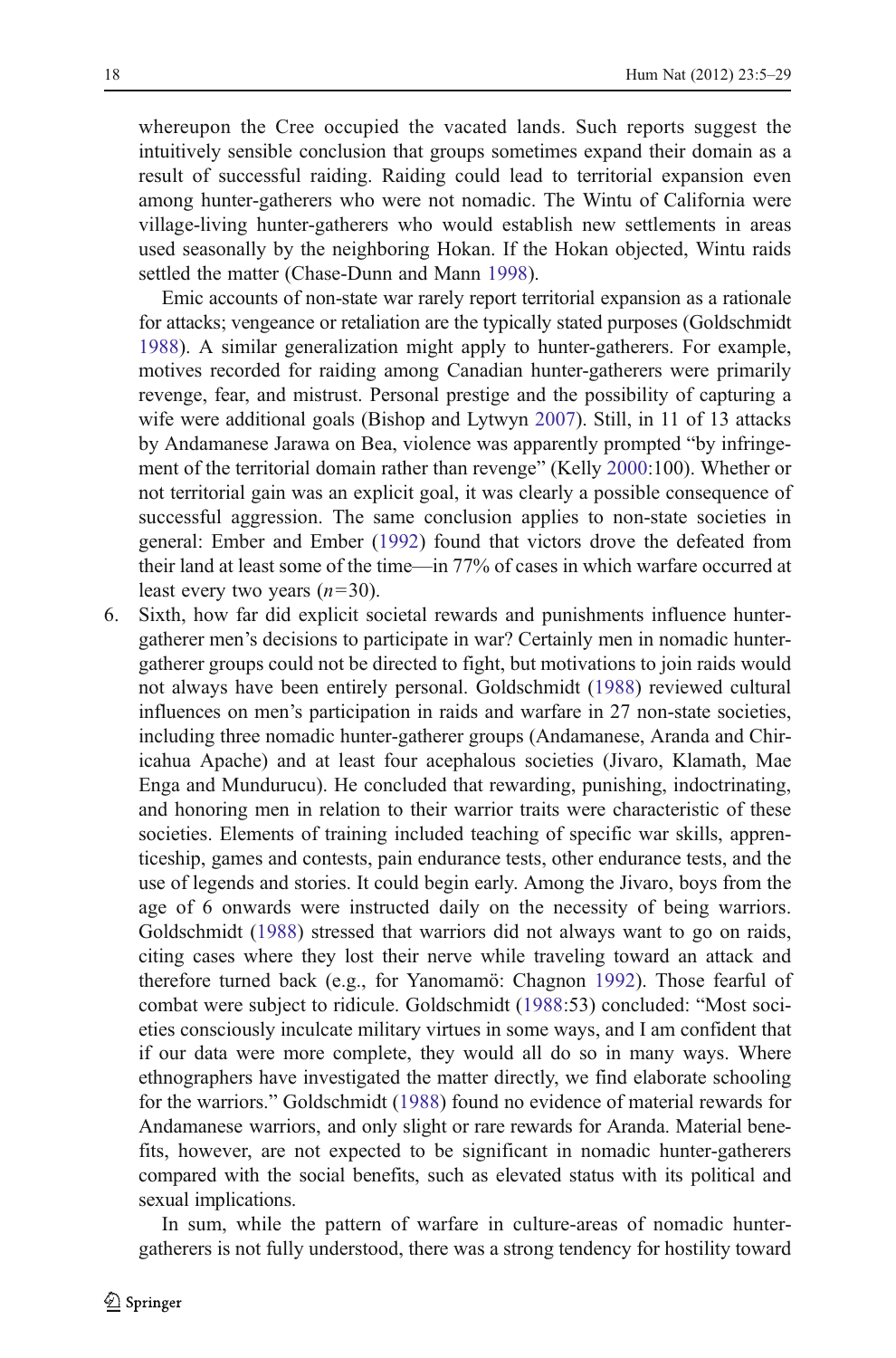## **Discussion**

#### Chimpanzees

First, do recent data on chimpanzee behavior challenge the chimpanzee model of intergroup aggression? Challenges could come from observations such as peaceful interactions among communities, attacks being made in circumstances that are patently dangerous for the aggressors, or aggressive communities losing access to resources. None of these has been seen.

Chimpanzees tend to avoid territorial boundaries, yet in four of the five longestterm study sites deaths from intergroup aggression have been reported, and in the fifth they have been indicated. There is no evidence of aggressors having been seriously wounded. Males, the main intergroup fighters, have been killed at higher rates than females, and at three sites chimpanzee communities expanded into the ranges of neighboring groups following deaths that were definitely (Gombe, Ngogo) or likely (Mahale) caused predominantly by the invading group. Variation in killing rates is expected by the chimpanzee model since aggressive behavior should be sensitive to context, and this variation is indicated by the number of deaths from aggression in some well-studied sites being particularly high (Gombe: Williams et al. [2008;](#page-24-0) Wilson et al. [2004](#page-24-0); Ngogo: Mitani et al. [2010\)](#page-22-0), while in another it is strikingly low (Taï, Boesch et al. [2008\)](#page-20-0).

Second, is the chimpanzee model compatible with evolutionary theory? Three kinds of adaptive explanation can in theory account for the evolution of chimpanzees' aggressive intergroup behavior: individual selection, genetic group selection, or cultural group selection. Genetic group selection cannot have significant influence if the number of successful intergroup migrants is greater than the rate of group extinction (Maynard Smith [1976](#page-22-0); West et al. [2007](#page-24-0)). Since chimpanzees exhibit a high rate of intercommunity migration (50% to >90% of females per generation: Muller and Wrangham [2001a](#page-23-0)) combined with a low rate of group extinction, group selection must be a trivially weak force in chimpanzees. Cultural group selection depends on the presence of cultural practices that influence the behavior in question (Soltis et al. [1995\)](#page-23-0). However no social traditions are known to affect intergroup aggression in chimpanzees, so cultural group selection does not appear relevant.

Natural selection acting at the individual level is therefore the only adaptive process that can explain the evolution of the predisposition for intergroup killing in chimpanzees. This might seem surprising given that individuals apparently do not receive benefits in proportion to their investment. Furthermore the costs of territorial defense and intergroup aggression, while low, are positive, including not only the marginal risk of being wounded but also the energetic costs of patrolling the territorial boundary, which can be high (Amsler [2010\)](#page-20-0). However direct individual benefits could come from an increased effectiveness of attack when more aggressors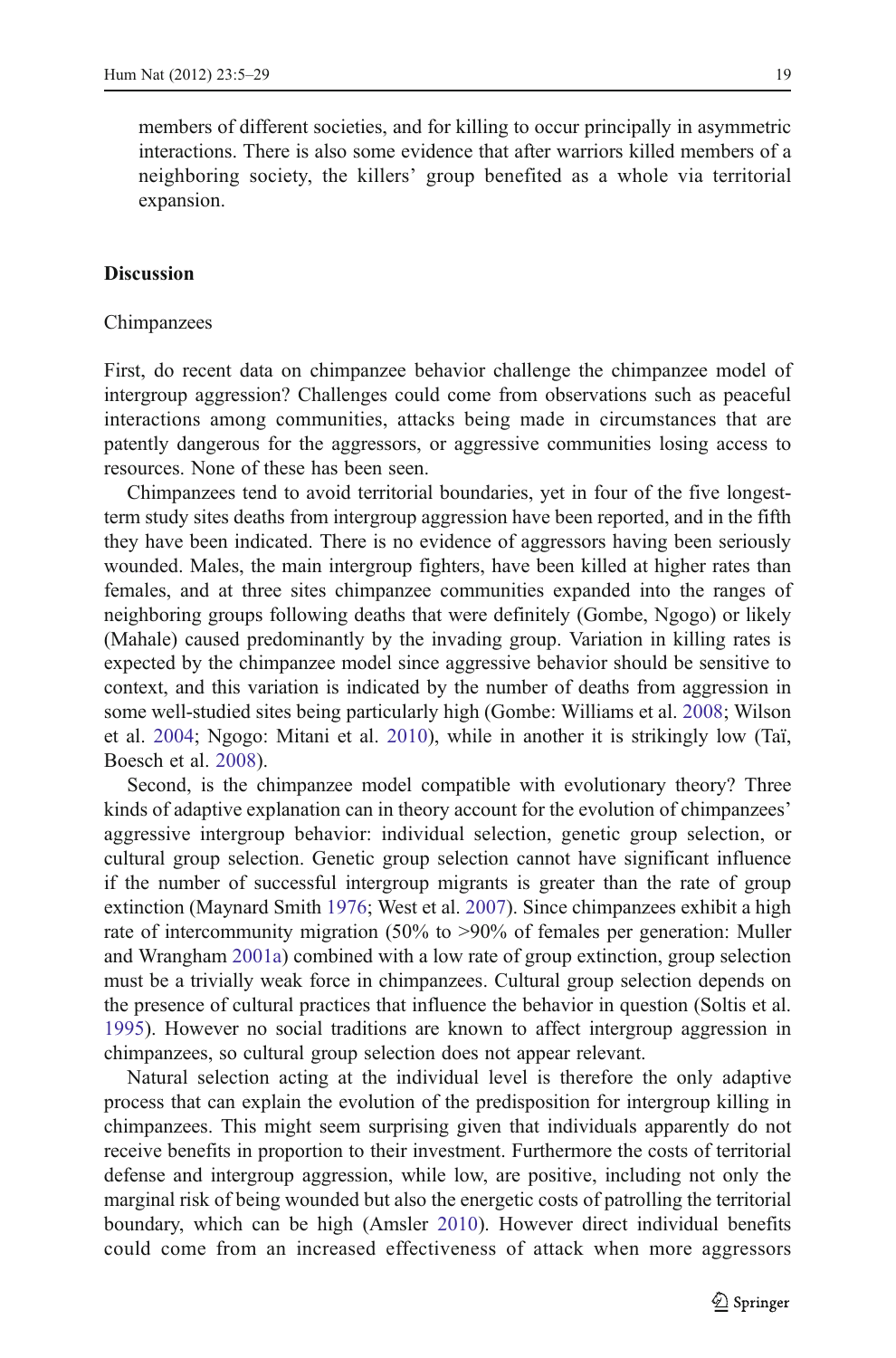cooperate: for example, a greater likelihood of damaging or killing the opponent and a reduced likelihood of any members of the killing party suffering injury, with the concomitant benefits of reduced enemy threat and increased access to resources (Clutton-Brock [2009](#page-20-0)). Similar explanations apply to other species in which individuals regularly cooperate in intergroup interactions by supporting each other against neighbors, and in which larger groups tend to be more aggressive and more successful (e.g., lions [Panthera leo]: Heinsohn [1997;](#page-21-0) Loveridge et al. [2009](#page-22-0); Mosser and Packer [2009](#page-23-0); spotted hyenas [*Crocuta crocuta*]: Muller and Wrangham [2001b;](#page-23-0) wolves: Mech et al. [1998](#page-22-0); and dogs [*Canis familiaris*]: Bonanni et al. [2010\)](#page-20-0).

In short, without provocation male chimpanzees regularly form coalitions to safely attack and kill members of neighboring groups; individuals in the attacking community tend to benefit as a result; and individual selection is the only viable adaptive explanation accounting for the tendency to take safe opportunities to attack and damage vulnerable rivals. These points support the applicability of the "chimpanzee model" for chimpanzees.

#### Nomadic Hunter-Gatherers

The second question is whether the chimpanzee model of intergroup aggression applies to nomadic hunter-gatherer warfare. Note that we are not concerned here with explaining variations in war practices. Much is known about differences within and between societies in the nature and frequency of war, including correlations with hunting large animals (Otterbein [1994\)](#page-23-0), fraternal interest groups (Boehm [2011\)](#page-20-0), whether the society is segmented or unsegmented (Kelly [2005](#page-22-0)), the defensibility of resources (Dyson-Hudson and Smith [1978\)](#page-20-0), and society size (Ember [1974](#page-21-0)). We ask only whether nomadic hunter-gatherers neighboring other nomadic hunter-gatherer societies tend to show the three key elements of the chimpanzee model: consistent intergroup hostility, safe killing, and benefits from intergroup dominance.

Although intrasocietal relations in hunter-gatherers sometimes include internal wars, these oscillate with periods of relaxed peace and therefore do not conform to the chimpanzee model. Peacemaking is readily explained by bands being members of the same society, with opportunities for linguistically negotiated intermarriage, trade, alliances, and migration between bands (Chapais [2008;](#page-20-0) Rodseth et al. [1991\)](#page-23-0). By contrast, relationships between societies conform more closely to the chimpanzee model because they had external wars in all nomadic hunter-gatherer culture-areas. They also exhibited safe attacks by aggressors, and successfully aggressive groups at least sometimes gained resource benefits in the long term.

The hunter-gatherer context that fits the chimpanzee model most closely is the Andaman Islands. Because multiple societies were isolated in the Andaman Islands in the absence of agriculture, Kelly ([2000:](#page-22-0)96) regarded them as an ideal natural experiment. However he also suggested that the fact that Andamanese had territories and were resource-limited was unusual for hunter-gatherers. Kelly's caution looks out of place given that defense of territory was considered by Tindale ([1974\)](#page-23-0) to be universal even in Australia, where resources were often so limited that many societies developed elaborate systems for gaining access to each other's temporary surpluses (Tindale [1974](#page-23-0)). We suggest that the Andamanese were unusual more in their failure to negotiate intersocietal cooperation than in their having resource-limited territories.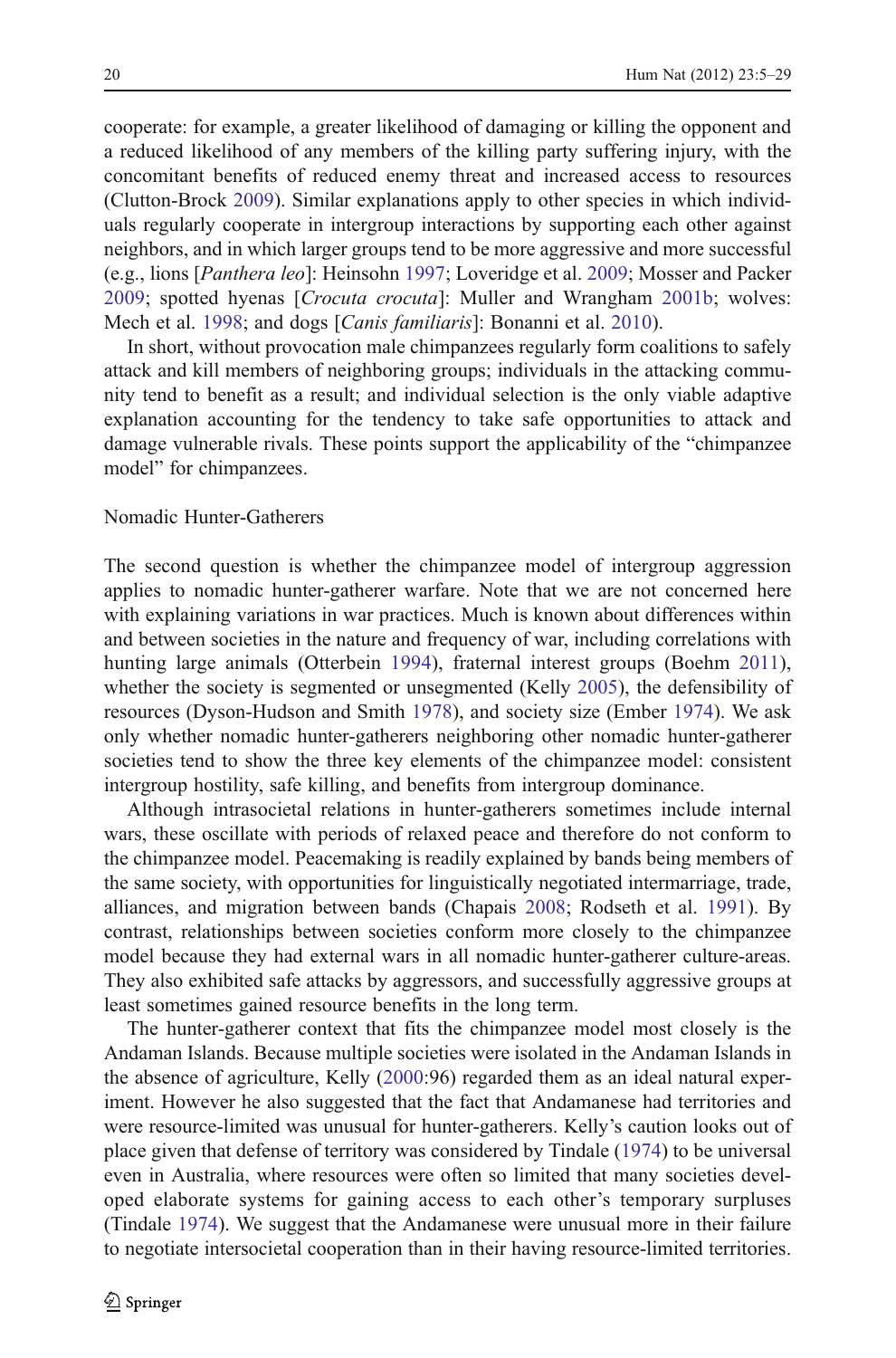In contrast to the Andamanese and chimpanzees, alliances occurred among other nomadic hunter-gatherer societies. Intersocietal alliances are a common feature distinguishing humans from chimpanzees, facilitated by features such as intermarriage, trade, and language (Chapais [2008;](#page-20-0) Rodseth et al. [1991\)](#page-23-0). Their occurrence means that human intergroup relationships are normally more complex than among chimpanzees, but they do not eliminate intergroup hostility and territoriality. Jorgensen's comment about North Americans seems widely applicable: "One of the most obvious and interesting aspects of the cultures of western North America's Indians at the time of contact with Europeans was that so few societies actually engaged in persistent offensive warfare, or even raiding, yet the prospects of armed altercations deeply influenced the internal organizations and external relations of these aboriginal societies" (Jorgensen [1980](#page-22-0):241, cited in van der Dennen [2007\)](#page-24-0). The chimpanzee model of war thus fits the pattern of intergroup killing among Andaman Islanders and can account for intersocietal hostility among other hunter-gatherers.

The utility of the chimpanzee model of war for nomadic hunter-gatherers faces two important challenges. First is the existence of many peaceful hunter-gatherer groups (Fry [2007](#page-21-0)). However, Table [3](#page-17-0) indicates that of the 21 nomadic hunter-gatherer societies listed by Fry [\(2007](#page-21-0)) as being peaceful, at least 13 (62%) interacted with pastoralist, farming, or state societies in ways suggesting that they were militarily and/or politically subordinate. Of the remaining eight, one was so isolated from other groups that it had no opportunity for war (Copper Inuit). Only two appear to be strong candidates for being warless (Columbia and possibly Sanpoil). Further investigation of unusually pacific groups such as the Columbia and Sanpoil is desirable.

Second, in the course of conducting a surprise attack hunter-gatherers were more likely than chimpanzees to have been wounded or killed. This means that the chimpanzee model must be either complemented by the cultural war-risk hypothesis or rejected in favor of the idea that humans are inherently more willing than chimpanzees to take risks in intergroup combat. The relative safety of aggressors in Andaman Islander societies is consistent with the cultural war-risk hypothesis. More such tests are needed in order to determine to what extent the similarity between chimpanzee and Andamanese intergroup violence is representative of general patterns of hunter-gatherers or is due to a specific feature such as their occupying thick tropical forest where attackers cannot easily be detected.

## Alternatives to the Chimpanzee Model

Like the chimpanzee model, the parochial altruism model expects that nomadic hunter-gatherers fight over territory and in general do so when safe, but it differs by predicting self-sacrificial or excessively risky behavior, such as suicide missions or dangerous adherence to battle formation in the face of an opposing line, even in the absence of relevant cultural enjoinments (Choi and Bowles [2007](#page-20-0)). Although raiders certainly encountered risks from being ambushed or otherwise confronted, we have found no accounts of hunter-gatherer war that included deliberately risky behavior leading to death. Burch [\(2005](#page-20-0)) cites cases of warriors in western Alaska taunting the enemy by allowing themselves to be shot at. However, they were unharmed by the enemy fire, collected the spent arrows, and shot them back. Battles present a particularly clear opportunity for parochially altruistic behavior. Although battles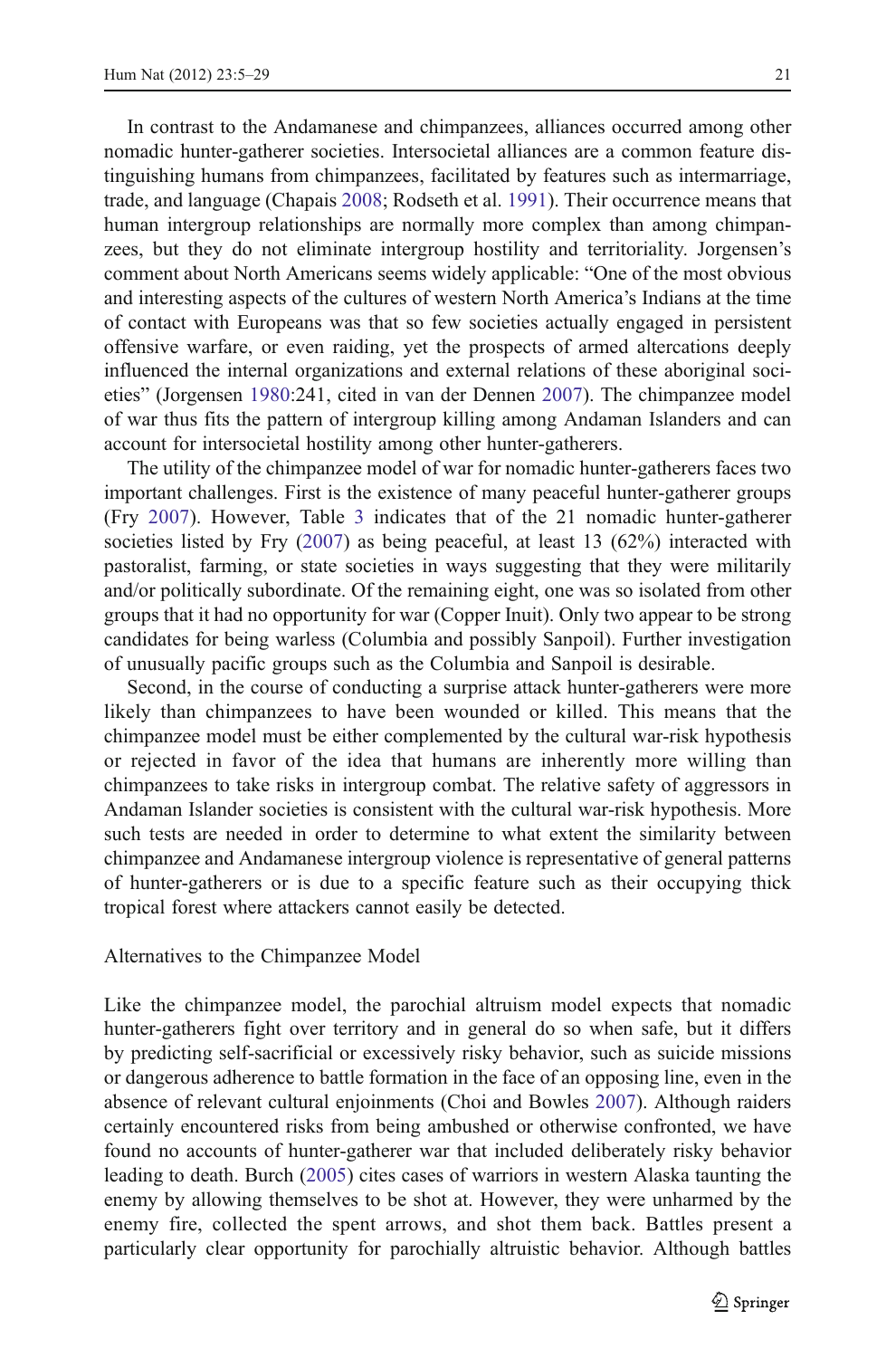| Name             | Neighbors                                                         | <b>Notes</b>                                                                                                                                                                                                                                                                                                                                                                                                | Citations                                                 |
|------------------|-------------------------------------------------------------------|-------------------------------------------------------------------------------------------------------------------------------------------------------------------------------------------------------------------------------------------------------------------------------------------------------------------------------------------------------------------------------------------------------------|-----------------------------------------------------------|
| !Kung            | Bordered by larger<br>pastoral and farming<br>groups              | Small-scale raiding occurred in the recent<br>past.                                                                                                                                                                                                                                                                                                                                                         | Lee 1979                                                  |
| Batak<br>Agta    | State society                                                     | They were heavily acculturated and had been Warren 1975<br>organized into political groups.                                                                                                                                                                                                                                                                                                                 |                                                           |
| Central<br>Inuit | State society at time of<br>ethnography                           | "their present attitude is well expressed in a<br>speech. 'In olden times we fought so that<br>the blood ran over the ground. Now we<br>fight with button blankets and other kinds<br>of property."                                                                                                                                                                                                         | Boas 1964:119                                             |
| Chewong          | Contact with state society                                        | "they fled from marauding Malays." No<br>record of precontact behavior.                                                                                                                                                                                                                                                                                                                                     | Howell 1988:150                                           |
| Columbia         | Foragers and fishers                                              | No record of being attacked by other tribes or Jorgensen 1980<br>of offensive raids                                                                                                                                                                                                                                                                                                                         |                                                           |
| Copper<br>Inuit  | Foragers, uninhabited<br>land                                     | "500 miles of barren coastline separated the<br>Copper Eskimos from their nearest<br>neighbors to the west, and hostile Indians<br>barred the road southward; on the north was<br>an uninhabited archipelago; while to the<br>east, dotted at wide intervals along a coast<br>not very prolific in game, were Eskimos<br>seldom encountered."                                                               | Jenness 1921:549                                          |
| Dorobo           | Bordered by larger<br>pastoral groups                             | It was permissible to kill members of other<br>tribes. "Enemies were generally shot at<br>from the cover of undergrowth."                                                                                                                                                                                                                                                                                   | Huntingford<br>1954:134                                   |
| G(w)             | Neighbored by Bantu and<br>European ranchers                      | There is no information on intergroup<br>relations before the Bantu expansion.                                                                                                                                                                                                                                                                                                                              | Silberbauer 1972                                          |
| Inuit            | Greenland None/other Inuit                                        | Blood feuds, raiding. Also, "The Eskimo<br>migrations were not due to nomadic instinct<br>but most—when enemy neighbors were not<br>the compelling reason—to the desire to<br>reach more favorable hunting grounds"<br>(Rasmussen).". as Arctic studies in the<br>last 20 years have shown, there are no<br>grounds for denying the existence of<br>Eskimo, Thule, or Historic Inuit warfare"<br>(Fossett). | Fossett 2001:49;<br>Nansen 1893:<br>Rasmussen<br>1919:181 |
| Hadza            | Bordered by larger<br>pastoral groups                             | The Hadza had small wars with their<br>neighbors in the recent past.                                                                                                                                                                                                                                                                                                                                        | Marlowe 2010;<br>Woodburn 1968                            |
| Kawaiisu         | Foragers                                                          | Some small-scale warfare likely. "At least<br>one Kawaiisu consultant referred to the<br>hostility between the Kawaiisu and the<br>Southern Youkuts" (Zigmond). See also<br>Jorgensen for offensive raiding.                                                                                                                                                                                                | Jorgensen<br>1980:503;<br>Zigmond<br>1986:399             |
| Mbuti            | Surrounded by forest<br>cultivators                               | "The inseparability of the two people [forest]<br>cultivators] makes it difficult to know<br>where to begin."                                                                                                                                                                                                                                                                                               | Turnbull 1965:26                                          |
| Paliyan          | Immediately bordered by<br>state society and<br>horticulturalists | "Paliyans have been in contact with powerful Gardner 2000:1, 2<br>neighbors for millennia. their shy stance<br>is an adaptation developed long ago."                                                                                                                                                                                                                                                        |                                                           |

<span id="page-17-0"></span>Table 3 Characteristics of peaceful hunter-gatherers listed by Fry ([2007\)](#page-21-0)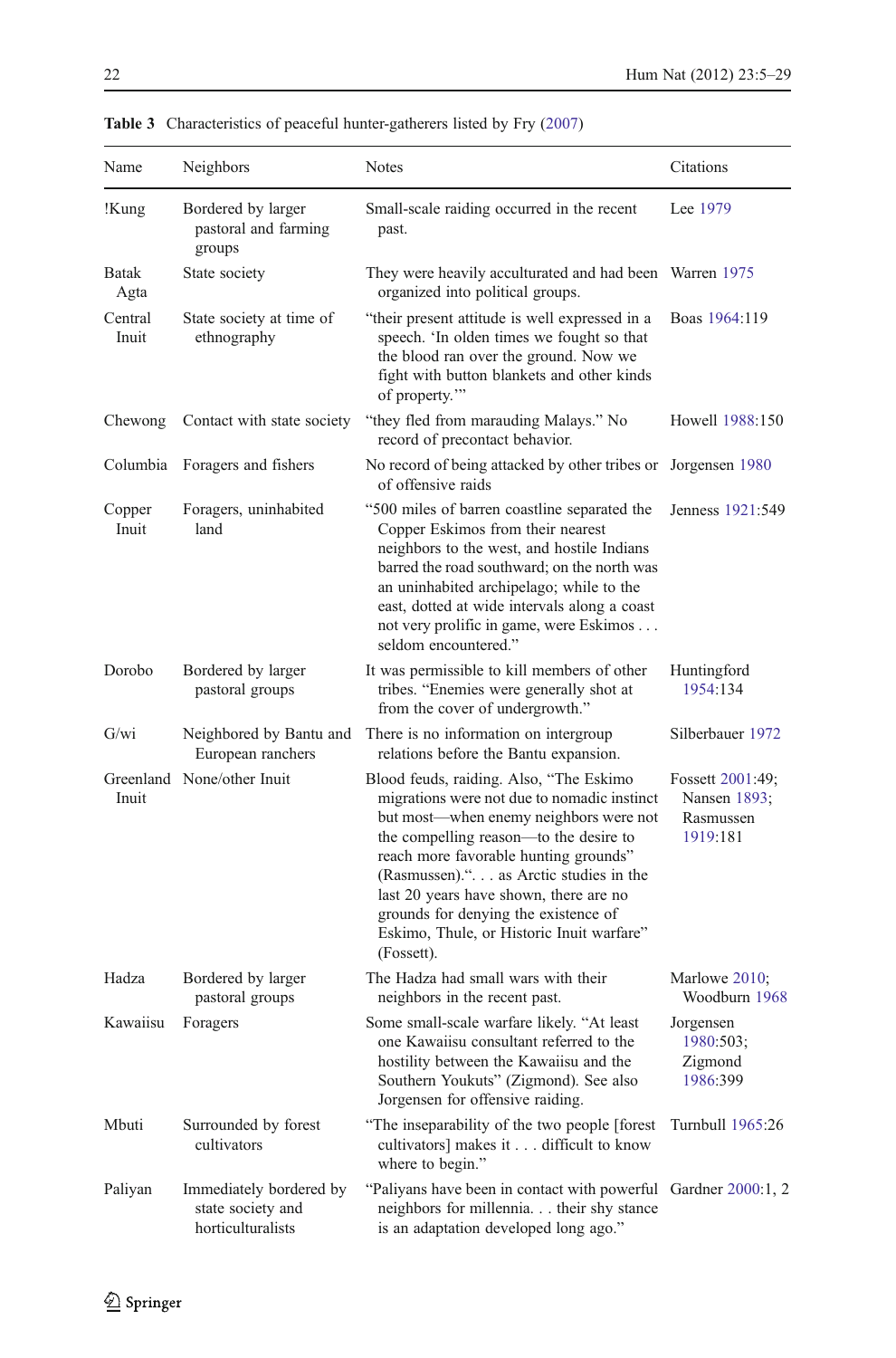|  | Table 3 (continued) |
|--|---------------------|
|--|---------------------|

| Name               | Neighbors                                                                                       | <b>Notes</b>                                                                                                                                                                                                                                                                                     | Citations                                          |
|--------------------|-------------------------------------------------------------------------------------------------|--------------------------------------------------------------------------------------------------------------------------------------------------------------------------------------------------------------------------------------------------------------------------------------------------|----------------------------------------------------|
| Panare             | Horticulturalists and<br>foragers                                                               | Nearly exterminated due to conflict.<br>Population dropped to four families as a<br>result.                                                                                                                                                                                                      | Henley 1982                                        |
| Penan              | Neighbored by a stronger<br>group with superior<br>technology and contact<br>with state society | Very few precontact ethnographic materials.<br>Neighbors have exterminated most groups.                                                                                                                                                                                                          | <b>Hose 1894</b>                                   |
| Sanpoil            | Foragers but mostly allied<br>tribes                                                            | Some raiding for horses (Ray). "So<br>frequently did Plateau tribes, or segments<br>thereof, participate together in various<br>activities that Anastasio has characterized<br>the entire congeries as a social entity,<br>unified by consensus and reciprocal<br>interaction" (Stern).          | Ray 1980; Stern<br>1998:647                        |
| Semai              | Bordered by farmers and<br>state society                                                        | They "were eventually forced to give up their Dentan 1968:2<br>lands and to retreat into the hills in the face<br>of Malay technological superiority.<br>Conceivably a series of defeats at the hands<br>of the Malays led the aborigines to adopt a<br>policy of fleeing rather than fighting." |                                                    |
| Semang             | Interaction with state<br>society                                                               | "the Semang have through intermarriage and Lebar et al.<br>trade relationships merged physically and<br>culturally with them Trade with Malays<br>and Chinese is important in the Semang<br>economy."                                                                                            | 1964:182                                           |
| Southern<br>Paiute | Other foragers                                                                                  | Most groups had small-scale raiding with the<br>exception of the Kaibab. "Several Southern<br>Paiute groups accused others of cap-<br>turing women and children for sale as<br>slaves" (Kelly and Fowler).                                                                                       | Jorgensen 1980;<br>Kelly and<br>Fowler<br>1986:368 |
| Waiwai             | Numerically superior<br>foragers and<br>horticulturists; no<br>neighbors to the<br>northeast    | "Waiwai history up to the present time is<br>stamped by their almost complete<br>extermination about the year 1890, and the<br>subsequent heavy intermarriage with<br>neighboring tribes." "Peberdy, who visited<br>the Waiwai in 1946 found only four<br>families or 27 individuals."           | Fock 1963:6, 236                                   |
| Yahgan             | Foragers                                                                                        | Little precontact ethnography. Attacks on and Lothrop 1928:116<br>massacres of the early Europeans. "Their<br>culture was much modified before they<br>could be studied." No mention of intertribal<br>war.                                                                                      |                                                    |

This table is adapted from Fry's [\(2007](#page-21-0)) list of "Warless Societies." We have excluded groups that were not nomadic hunter-gatherers who obtained most of their subsistence from foraging; redundant groups where references indicate similar patterns for all groups (e.g., Point Barrow Inuit, Polar Eskimo); groups with inadequate precontact ethnographic materials; and groups that did not consist of a single small-scale society (Andaman Islanders, Australian Aborigines)

among nomadic hunter-gatherers were generally rare (apparently absent in Andaman Islands: Kelly [2000](#page-22-0)), Burch [\(2005](#page-20-0): App. 1) reported that 7 of 51 raids conducted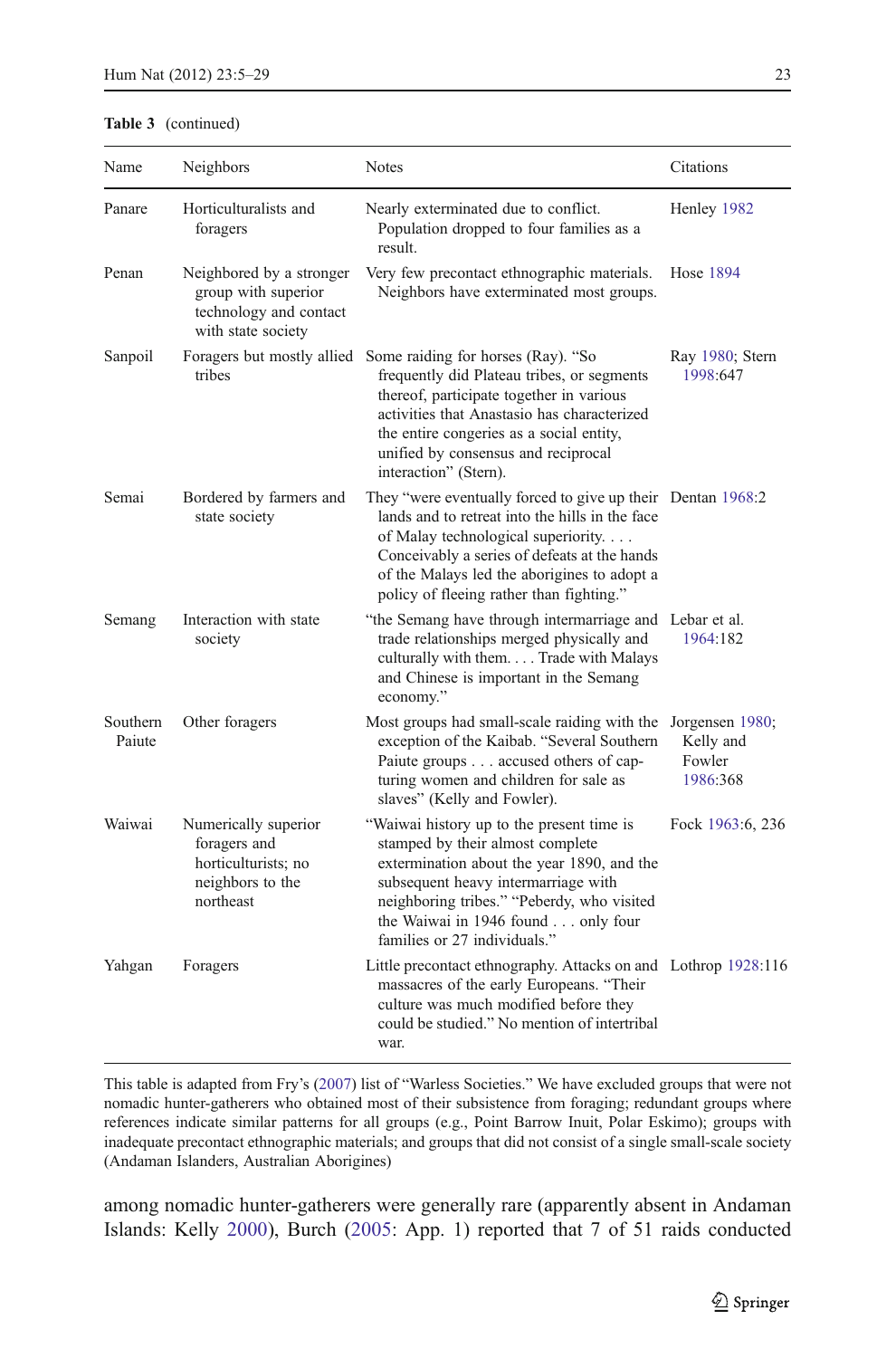<span id="page-19-0"></span>among hunter-gatherers in western Alaska led to battles. Battles can lead to standoffs in which no one is killed, to massacres in which all are killed on one side and none on the other, or to deaths on both sides. A systematic review that searches for evidence of self-sacrificial behavior in societies practicing war but lacking a militarized culture would help to resolve whether parochial altruism is a characteristic trait of warfare in general or results from cultural influences that encourage high-risk or suicidal behavior (e.g., Atran [2003](#page-20-0); Atran and Norenzayan [2004](#page-20-0); Dunbar [1991\)](#page-20-0).

The parochial altruism model is one of several that could challenge the chimpanzee model by showing that humans have evolved psychological traits for warfare that are not found in chimpanzees. For example, revenge-seeking is a principal motivation for war among hunter-gatherers that has not been evidenced among chimpanzees (Boehm [2011](#page-20-0)). If traits such as parochial altruism or revenge prove to be evolved characteristics distinguishing humans from chimpanzees, the chimpanzee model will not apply directly to hunter-gatherers. However it will remain a useful starting-point for considering the biological evolution of human war psychology.

An alternative set of interpretations would suggest that warfare among hunter-gatherers was not adaptive. Thus naturally peaceful intersocietal relations might be disturbed from time to time by competitive tendencies that originated in pathology, individual selfishness, or maladaptive ideology. Such ideas could be supported by nomadic hunter-gatherer societies that fail to take advantage of favorable power differentials, or by evidence that where cultures are least militaristic, warfare is particularly variable in style and frequency. Our review did not support these expectations, which were inconsistent with the Andaman case and the pervasive evidence of external war. They could also be supported by evidence of reluctance to kill, as found in modern war (Goldschmidt [1994](#page-21-0); Roscoe [2007;](#page-23-0) Smith [2007](#page-23-0)). Again we did not find any evidence of such reluctance. The reluctanceto-kill hypothesis makes sense in complex warfare, where warriors are routinely coerced to fight. Even in complex warfare, however, soldiers are not always reluctant to kill: Bourke [\(2001](#page-20-0)) reports that in World War II allied soldiers had to be bribed with promises of ice-cream or extra leave to stop killing Japanese prisoners. The reluctance-to-kill hypothesis could be tested by a careful review of the behavior of warriors in simple warfare. Similar considerations apply to the hypothesis that killers tend to suffer post-traumatic stress disorder (Grossman [1995;](#page-21-0) Smith [2007](#page-23-0)).

In sum, nomadic hunter-gatherer warfare tends to conform to the chimpanzee model, but whether humans have also evolved species-specific adapations for war is uncertain. The chimpanzee model therefore appears to be a useful starting point for analyzing the cultural evolution of warfare, and possibly its biological evolution as well.

Acknowledgments Steven LeBlanc kindly shared ideas and knowledge of the hunter-gatherer literature. For comments on the manuscript we are grateful to Joyce Benenson, Robert Hinde, Steven LeBlanc, Lys Stevens, and Michael Wilson. Chris Boehm, Elizabeth Cashdan, Carol Ember, Lars Rodseth, and two anonymous referees were particularly helpful with their advice and critiques.

#### References

Alexander, R. D. (1990). How did humans evolve? Reflections on the uniquely unique species. Ann Arbor: University of Michigan Press.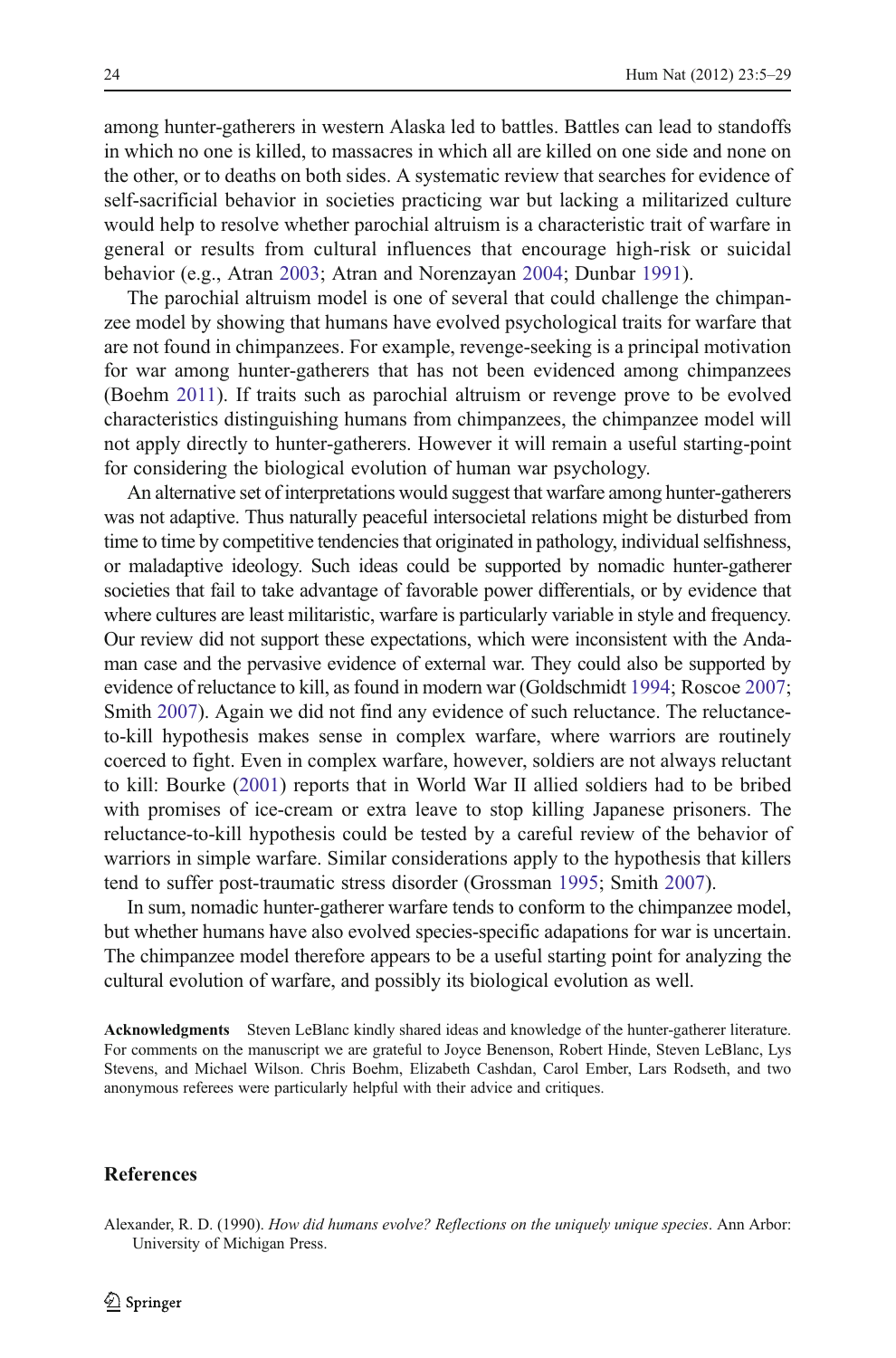- <span id="page-20-0"></span>Amsler, S. J. (2010). Energetic costs of territorial boundary patrols by wild chimpanzees. American Journal of Primatology, 72, 93–103.
- Anderson, C. A., & Bushman, B. J. (2002). Human aggression. Annual Review of Psychology, 53, 27–51.
- Atran, S. (2003). Genesis of suicide terrorism. Science, 299, 1534–1539.
- Atran, S., & Norenzayan, A. (2004). Religion's evolutionary landscape: counterintuition, commitment, compassion, communion. Behavioral and Brain Science, 27, 713–770.
- Basedow, H. (1929). The Australian Aboriginal. Adelaide: F.W. Preece and sons.
- Beckerman, S., Erickson, P. I., Yost, J., Regalado, J., Jaramillo, L., Sparks, C., et al. (2009). Life histories, blood revenge, and reproductive success among the Waorani of Ecuador. Proceedings of the National Academy of Sciences, 106(20), 8134–8139.
- Berndt, R. M., & Berndt, C. H. (1988). The world of the first Australians. Canberra: Aboriginal Studies Press.
- Bishop, C. A., & Lytwyn, V. P. (2007). "Barbarism and ardour of war from the tenderest years": Cree-Inuit warfare in the Hudson Bay region. In R. J. Chacon & R. G. Mendoza (Eds.), North American indigenous warfare and ritual violence (pp. 30–57). Tucson: University of Arizona Press.
- Boas, F. (1964). The Central Eskimo. Lincoln: University of Nebraska Press.
- Boehm, C. (1999). Hierarchy in the forest: The evolution of egalitarian behavior. Cambridge: Harvard University Press.
- Boehm, C. (2011). A natural history of retaliatory violence. British Journal of Criminology, 51, 518–534.
- Boesch, C., Head, J., Tagg, N., Arandjelovic, M., Vigilant, L., & Robbins, M. M. (2007). Fatal chimpanzee attack in Loango National Park, Gabon. International Journal of Primatology, 28, 1025–1034.
- Boesch, C., Crockford, C., Herbinger, I., Wittig, R., Moebius, Y., & Normand, E. (2008). Intergroup conflicts among chimpanzees in Tai National Park: lethal violence and the female perspective. American Journal of Primatology, 70, 519–532.
- Bonanni, R., Valsecchi, P., & Natoli, E. (2010). Pattern of individual participation and cheating in conflicts between groups of free-ranging dogs. 79, 957–968.
- Bourke, J. (2001). The Second World War: A people's history. Oxford: Oxford University Press.
- Bowles, S. (2009). Did warfare among ancestral hunter-gatherers affect the evolution of human social behaviors? Science, 324, 1293–1298.
- Burch, E. S., Jr. (2005). Alliance and conflict: The world system of the Inupiaq Eskimos. Lincoln: University of Nebraska Press.
- Burch, E. S., Jr. (2007). Traditional native warfare in western Alaska. In R. J. Chacon & R. G. Mendoza (Eds.), North American indigenous warfare and ritual violence (pp. 11–29). Tucson: University of Arizona Press.
- Cashdan, E. (1983). Territoriality among human foragers: ecological models and an application to four Bushman groups. Current Anthropology, 24, 47–66.
- Chagnon, N. A. (1992). Yanomamö (5th ed.). Fort Worth: Harcourt Brace.
- Chagnon, N. A. (2009). Interview. Newsletter of the Human Behavior and Evolution Society, Winter 2009.
- Chapais, B. (2008). Primeval kinship: How pair bonding gave birth to human society. Cambridge: Harvard University Press.
- Chase-Dunn, C., & Mann, K. M. (1998). The Wintu and their neighbors: A very small world-system in Northern California. Tucson: University of Arizona Press.
- Choi, J.-K., & Bowles, S. (2007). The coevolution of parochial altruism and war. Science, 318, 636–640.
- Clark, M. E. (2002). In search of human nature. London: Routledge.
- Clutton-Brock, T. (2009). Cooperation between non-kin in animal societies. Nature, 462, 51–57.
- Collins, R. (2008). Violence: a micro-sociological theory. Princeton: Princeton University Press.

Crofoot, M. C., & Wrangham, R. W. (2009). Intergroup aggression in primates and humans: The case for a unified theory. In P. M. Kappeler & J. Silk (Eds.), *Mind the gap* (pp. 171–197). Berlin: Springer.

- Darwin, C. (1871 (2006)). The descent of man, and selection in relation to sex. In E. O. Wilson (Ed.), From so simple a beginning: The four great books of charles darwin. New York: W. W. Norton.
- de Waal, F. B. M. (1998). "Comment" on Stanford (1998). Current Anthropology, 39, 407–408.
- Dentan, R. (1968). The Semai: A nonviolent people of Malaya. New York: Holt, Rinehart, and Winston.
- Dixon, R. M. W. (1976). Tribes, languages and other boundaries in northeast Queensland. In N. Peterson (Ed.), Tribes and boundaries in australia (pp. 207–238). Atlantic Highlands: Humanities Press.
- Dunbar, R. I. M. (1991). On sociobiological theory and the Cheyenne case. Current Anthropology, 32, 169– 173.
- Dyson-Hudson, R., & Smith, E. A. (1978). Human territoriality: an ecological reassessment. American Anthropologist, 80, 21–41.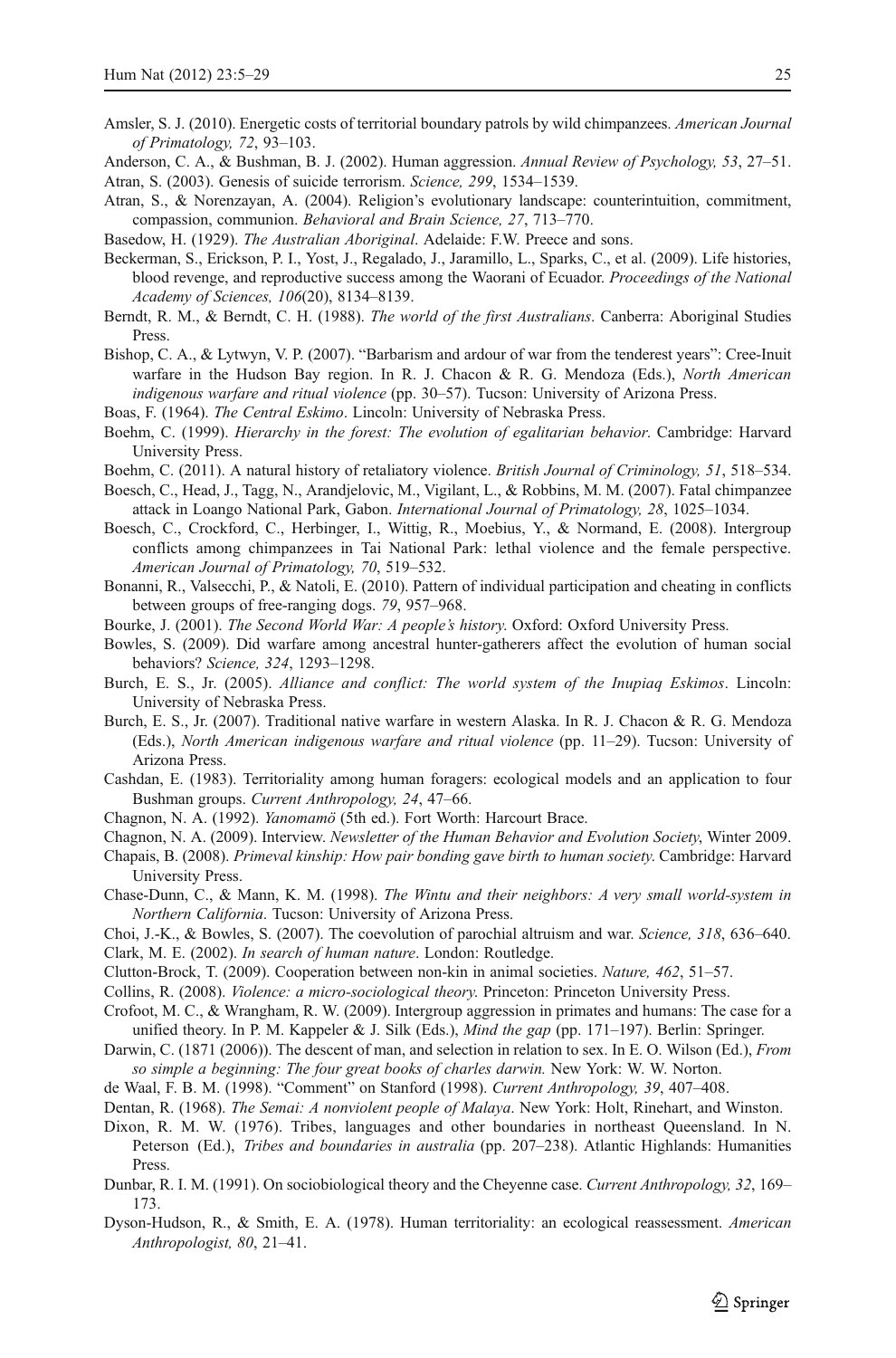- <span id="page-21-0"></span>Ember, C. R. (1974). An evaluation of alternative theories of matrilocal versus patrilocal residence. Behavior Science Research, 9, 135–149.
- Ember, C. R. (1978). Myths about hunter-gatherers. Ethnology, 17, 439–448.
- Ember, M., & Ember, C. R. (1971). The conditions favoring matrilocal versus patrilocal residence. American Anthropologist, 73, 571–594.
- Ember, C. R., & Ember, M. (1992). Resource unpredictability, mistrust, and war. Journal of Conflict Resolution, 36, 242–262.
- Fisher, R. A. (1930). The genetical theory of natural selection (2nd ed.). New York: Dover.
- Flood, J. (2006). The original Australians: Story of the aboriginal people. Crows Nest NSW Australia: Allen & Unwin.
- Fock, N. (1963). Waiwai: Religion and society of an Amazonian tribe. Copenhagen: National Museum.
- Fossett, R. (2001). In order to live untroubled: Inuit of the Central Arctic, 1550–1940. Winnipeg: University of Manitoba Press.
- Fry, D. P. (2006). The human potential for peace: An anthropological challenge to assumptions about war and violence. New York: Oxford University Press.
- Fry, D. P. (2007). Beyond war: The human potential for peace. Oxford: Oxford University Press.
- Gardner, P. (2000). Biocultural versatility as a frontier adaptation among Paliyan foragers of South India. Lewiston: Edwin Mellen Press.
- Gat, A. (2006). War in human civilization. New York: Oxford University Press.
- Gintis, H. (2000). Strong reciprocity and human sociality. Journal of Theoretical Biology, 206, 169–179.
- Goldschmidt, W. (1988). The inducement to military conflict in tribal societies. In R. A. Rubinstein & M. L. Foster (Eds.), The social dynamics of peace and conflict: Culture in international security (pp. 47– 65). Boulder: Westview Press.
- Goldschmidt, W. (1994). Peacemaking and the institutions of peace in tribal societies. In L. E. Sponsel & T. Gregor (Eds.), The anthropology of peace and violence (pp. 109–132). Boulder: Lynne Rienner.
- Goodall, J. (1986). The chimpanzees of Gombe: Patterns of behavior. Cambridge: Harvard University Press.
- Goodall, J., Bandora, A., Bergmann, E., Busse, C., Matama, H., Mpongo, E., et al. (1979). Intercommunity interactions in the chimpanzee population of the Gombe National Park. In D. A. Hamburg & E. R. McCown (Eds.), The Great Apes (pp. 13–54). Menlo Park: Benjamin/Cummings.
- Goossens, B., Setchell, J. M., Tchidongo, E., Dilambaka, E., Vidal, C., Ancrenaz, M., et al. (2005). Survival, interactions with conspecifics and reproduction in 37 chimpanzees released into the wild. Biological Conservation, 123, 461–475.
- Graburn, N. H. H. (1969). Eskimos without igloos: Social and economic development in Sugluk. Boston: Little, Brown.
- Griffin, P. B. (1984). Forager resource and land use in the humid tropics: The Agta of northeastern Luzon, the Philippines. In C. Schrire (Ed.), Past and present in hunter-gatherer studies (pp. 95–121). New York: Academic.
- Grossman, D. (1995). On killing: The psychological costs of learning to kill in war and society. New York: Little, Brown.
- Hart, C. W. M., & Pilling, A. R. (1965). The Tiwi of north Australia. New York: Holt, Rinehart and Winston.
- Hashimoto, C., & Furuichi, T. (2005). Possible intergroup killing in chimpanzees in the Kalinzu Forest, Uganda. Pan Africa News, 10, 31–32.
- Headland, T. N., & Reid, L. A. (1989). Hunter-gatherers and their neighbors from prehistory to the present. Current Anthropology, 30(1), 27–43.
- Heider, K. G. (1997). Grand Valley Dani: Peaceful warriors. New York: Holt, Rinehart, Winston.
- Heinsohn, R. (1997). Group territoriality in two populations of African lions. Animal Behavior, 53, 1143– 1147.
- Henley, P. (1982). The Panare: Tradition and change on the Amazonian frontier. New Haven: Yale University Press.
- Hickerson, H. (1988). The Chippewa and their neighbors: A study in ethnohistory. Prospect Heights: Waveland Press.
- Hill, K., & Hurtado, M. A. (1996). Aché life history: The ecology and demography of a foraging people. New York: Aldine de Gruyter.
- Hobhouse, L. T., Wheeler, G. C., & Ginsberg, M. (1915). The material culture and social institutions of the simpler people. London: Chapman and Hall.
- Hose, C. (1894). The natives of Borneo. Journal of the Anthropological Institute of Great Britain and Ireland, 23, 156–172.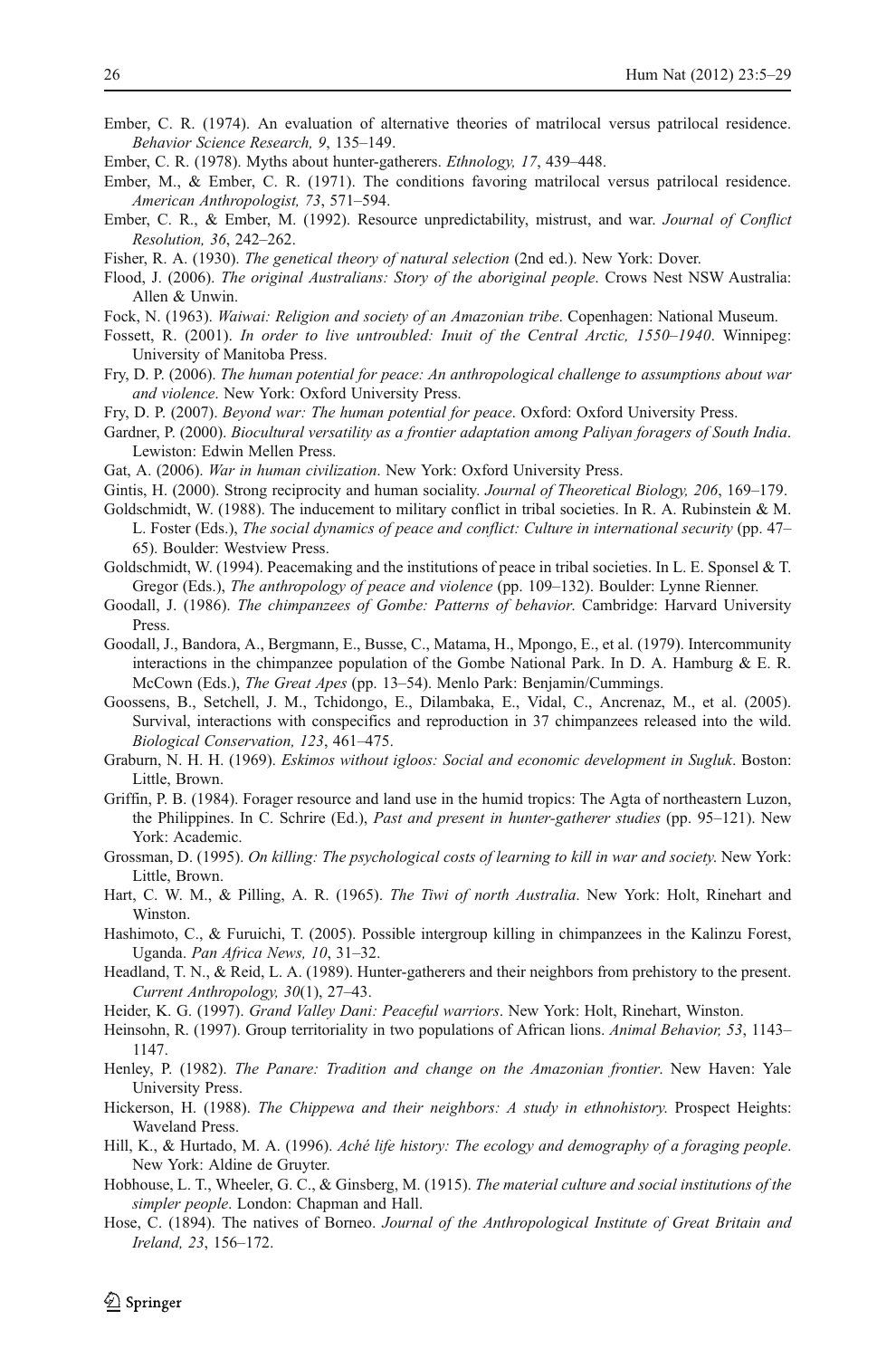- <span id="page-22-0"></span>Howell, S. (1988). From child to human: Chewong concepts of self. In G. Jahoda & I. Lewis (Eds.), Acquiring culture: Cross cultural studies in child development (pp. 147–168). London: Croom Helm. Huntingford, G. (1954). The political organization of the Dorobo. Anthropos, 49, 123–148.
- Idani, G. (1991). Relations between unit-groups of honobos at Wamba, Zaire: encounters and temporary fusions. African Study Monographs, 11, 153–186.

Jenness, D. (1921). The cultural transformation of the Copper Eskimo. Geographical Review, 11(4), 541–550.

- Jones, R. (1974). Appendix: Tasmanian tribes. In N. B. Tindale (Ed.), *Aboriginal tribes of Australia: Their* terrain, environmental controls, distribution, limits, and proper names (pp. 317–354). Berkeley: University of California.
- Jones, R. (1984). Hunters and history: A case study from Western Tasmania. In C. Schrire (Ed.), Past and present in hunter-gatherer studies (pp. 27–65). New York: Academic.
- Jorgensen, J. (1980). Western Indians: Comparative environments, languages, and cultures of 172 Western American Indian tribes. San Francisco: W.H. Freeman.
- Kano, T. (1992). The last ape: Pygmy chimpanzee behavior and ecology. Stanford: Stanford University Press.
- Keeley, L. H. (1996). War before civilization. New York: Oxford University Press.
- Kelly, R. C. (2000). Warless societies and the origins of war. Ann Arbor: University of Michigan Press.
- Kelly, R. C. (2005). The evolution of lethal intergroup violence. Proceedings of the National Academy of Sciences, 102(43), 15294–15298.
- Kelly, I., & Fowler, C. (1986). Southern Paiute. In W. Sturtevant (Ed.), Handbook of North American Indians, vol. 11: Great Basin (pp. 368–397). Washington: Smithsonian Institution Press.
- Kimball, J. (1974). Primitive war, human nature, and the problem of definition. Peace and Change, 2(1), 27–33.
- Koch, K.-F. (1974). War and peace in Jalémó: the management of conflict in Highland New Guinea. Cambridge: Harvard University Press.
- Langergraber, K., Schubrt, G., Rowney, C., Wrangham, R., Zommers, Z., & Vigilant, L. (2011). Genetic differentiation and the evolution of cooperation in chimpanzees and humans. Proceedings of the Royal Society B, 278, 2546-2552.
- Larrick, J. W., Yost, J. A., Kaplan, J., King, G., & Mayhall, J. (1979). Patterns of health and disease among the Waorani Indians of eastern Ecuador. Medical Anthropology, 3, 147–189.
- Leavitt, G. C. (1977). The frequency of warfare: an evolutionary perspective. Sociology Inquiry, 47, 49–58.
- Lebar, F., Hickey, G., & Musgrave, J. (1964). Semang. In F. Lebar, G. Hickey, & J. Musgrave (Eds.), Ethnic groups of mainland Southeast Asia (pp. 181–186). New Haven: Human Relations Area Files Press.
- Lee, R. B. (1979). The !Kung San: Men, women and work in a foraging society. Cambridge: Cambridge University Press.
- Lothrop, S. K. (1928). The Indians of Tierra del Fuego. New York: Museum of the American Indian, Heye Foundation.
- Lourandos, H. (1997). Continent of hunter-gatherers. Cambridge: Cambridge University Press.
- Loveridge, A. J., Valeix, M., Davidson, Z., Murindagomo, F., Fritz, H., & Macdonald, D. W. (2009). Changes in home range size of African lions in relation to pride size and prey biomass in a semi-arid savanna. Ecography, 32, 953–962.
- Malinowski, B. (1941). An anthropological analysis of war. American Journal of Sociology, 46, 521–550.
- Manson, J. H., & Wrangham, R. W. (1991). Intergroup aggression in chimpanzees and humans. Current Anthropology, 32, 369–390.
- Marlowe, F. (2010). The Hadza: Hunter-gatherers of Tanzania. Berkeley: University of California Press.
- Maschner, H. D. G., & Reedy-Maschner, K. L. (1998). Raid, retreat, defend (repeat): the archaeology and ethnohistory of warfare on the North Pacific rim. Journal of Anthropological Archaeology, 17, 19–51.
- Maynard Smith, J. (1976). Group selection. The Quarterly Review of Biology, 51, 277–283.
- McCall, G. S., & Shields, N. (2008). Examining the evidence from small-scale societies and early prehistory and implications for modern theories of aggression and violence. Aggression and Violent Behavior, 13, 1–9.
- Mead, M. (1940). Warfare is only an invention—not a biological necessity. Asia, 40, 402-405.
- Mech, L. D., Adams, L. G., Meier, T. J., Burch, J. W., & Dale, B. W. (1998). The wolves of Denali. Minneapolis: University of Minnesota Press.
- Mitani, J. C., Watts, D. P., & Amsler, S. J. (2010). Lethal intergroup aggression leads to territorial expansion in wild chimpanzees. Current Biology, 20, R507–R508.
- Mjungu, D. C., Wilson, M. L., Pintea, L., & Pusey, A. E. (2010). Numerical asymmetries influence range use in two neighboring chimpanzee communities in Gombe National Park, Tanzania. American Journal of Physical Anthropology, 143(Suppl. 50), 171–171.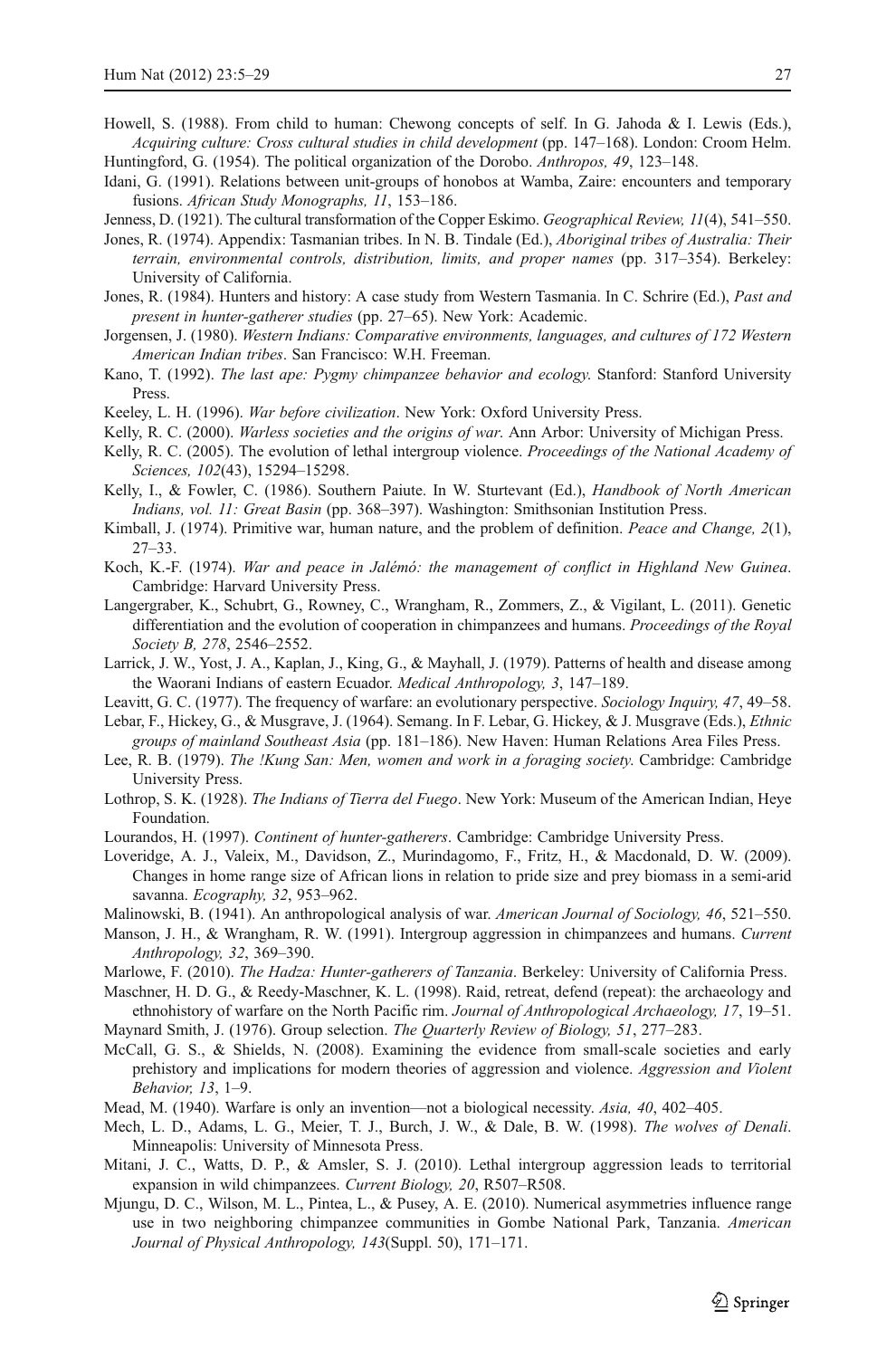- <span id="page-23-0"></span>Mosser, A., & Packer, C. (2009). Group territoriality and the benefits of sociality in the African lion, Panthera leo. Animal Behaviour, 78, 359–370.
- Muller, M. N. (2002). Agonistic relations among Kanyawara chimpanzees. In C. Boesch, G. Hohmann, & L. Marchant (Eds.), Behavioural diversity in chimpanzees and bonobos (pp. 112–124). Cambridge: Cambridge University Press.
- Muller, M. N., & Wrangham, R. W. (2001a). The reproductive ecology of male hominoids. In P. Ellison (Ed.), Reproductive ecology and human evolution (pp. 397–427). New York: Aldine.
- Muller, M. N., & Wrangham, R. W. (2001b). Sexual mimicry in hyenas. The Quarterly Review of Biology, 77, 3–16.
- Nansen, F. (1893). Eskimo life. London: Longmans, Green.
- Nishida, T., Haraiwa-Hasegawa, M., & Takahata, Y. (1985). Group extinction and female transfer in wild chimpanzees in the Mahale National Park, Tanzania. Zeitschrift für Tierpsychologie, 67, 284–301.
- Otterbein, K. F. (Ed.). (1994). Feuding and warfare: Selected works of Keith F. Otterbein. Langhorne: Gordon and Breach.
- Otterbein, K. F. (2004). How war began. Texas A&M Press.
- Power, M. (1991). The egalitarians—human and chimpanzee: An anthropological view of social organization. Cambridge: Cambridge University Press.
- Radcliffe-Brown, A. (1922). The Andaman Islanders: A study in social anthropology. Cambridge: Cambridge University Press.
- Rasmussen, K. (1919). Scientific results of the Second Thule Expedition to Northern Greenland, 1916– 1918. Geographical Review, 8(3), 180–187.
- Ray, V. (1980). The sanpoil and nespelem: Salishan peoples of northeastern washington. New York: AMS Press.
- Reynolds, V. (2005). The chimpanzees of the Budongo Forest: Ecology, behaviour and conservation. Oxford: Oxford University Press.
- Riches, D. (1987). Violence, peace and war in 'early' human society: Ehe case of the Eskimo. In C. Creighton & M. Shaw (Eds.), The sociology of war and peace (pp. 17–36). London: Macmillan.
- Rodseth, L., & Wrangham, R. W. (2004). Human kinship: a continuation of politics by other means? In B. Chapais & C. Berman (Eds.), Kinship and behavior in primates (pp. 389–419). Oxford: Oxford University Press.
- Rodseth, L., Wrangham, R. W., Harrigan, A. M., & Smuts, B. B. (1991). The human community as a primate society. Current Anthropology, 32, 221–254.
- Roscoe, P. (2002). The hunters and gatherers of New Guinea. Current Anthropology, 43, 153–162.
- Roscoe, P. (2007). Intelligence, coalitional killing, and the antecedents of war. American Anthropologist, 109, 485–495.
- Roth, H. L. (1890). The aborigines of Tasmania. London: Kegan Paul, Trench.
- Sherrow, H. M., & Amsler, S. J. (2007). New intercommunity infanticides by the chimpanzees of Ngogo, Kibale National Park, Uganda. International Journal of Primatology, 28, 9–22.
- Silberbauer, G. (1972). The G/wi Bushmen. In M. Bicchieri (Ed.), *Hunters and gatherers today* (pp. 271– 326). Prospect Heights: Waveland.
- Smith, D. L. (2007). The most dangerous animal: Human nature and the origins of war. New York: St. Martin's Press.
- Soltis, J., Boyd, R., & Richerson, P. J. (1995). Can group-functional behaviors evolve by cultural group selection? Current Anthropology, 36, 473–494.
- Stern, T. (1998). Columbia River trade network. In W. Sturtevant (Ed.), Handbook of North American Indians, vol. 12: Plateau (pp. 641–652). Washington: Smithsonian Institution.
- Sussman, R. W. (Ed.). (1998). The biological basis of human behavior: A critical review. New York: Prentice Hall.
- Sussman, R. W., & Marshack, J. (2010). Are humans inherently killers? Global Non-Killing Working Papers, 1, 7–28.
- Tindale, N. B. (1974). Aboriginal tribes of Australia: Their terrain, environmental controls, distribution, limits, and proper names. With an appendix on Tasmanian tribes by Rhys Jones. Berkeley: University of California Press.
- Trudeau, M. B., Bergmann-Riss, E., & Hamburg, D. A. (1981). Towards an evolutionary perspective on aggressive behavior: The chimpanzee evidence. In D. A. Hamburg & M. B. Trudeau (Eds.), Biobehavioral aspects of aggression (pp. 27–40). New York: Alan Liss.
- Turnbull, C. (1965). Wayward servants: The two worlds of the African pygmies. Westport: Greenwood Press.
- Turney-High, H. H. (1949). Primitive war: Its practice and concepts. Columbia: University of South Carolina Press.